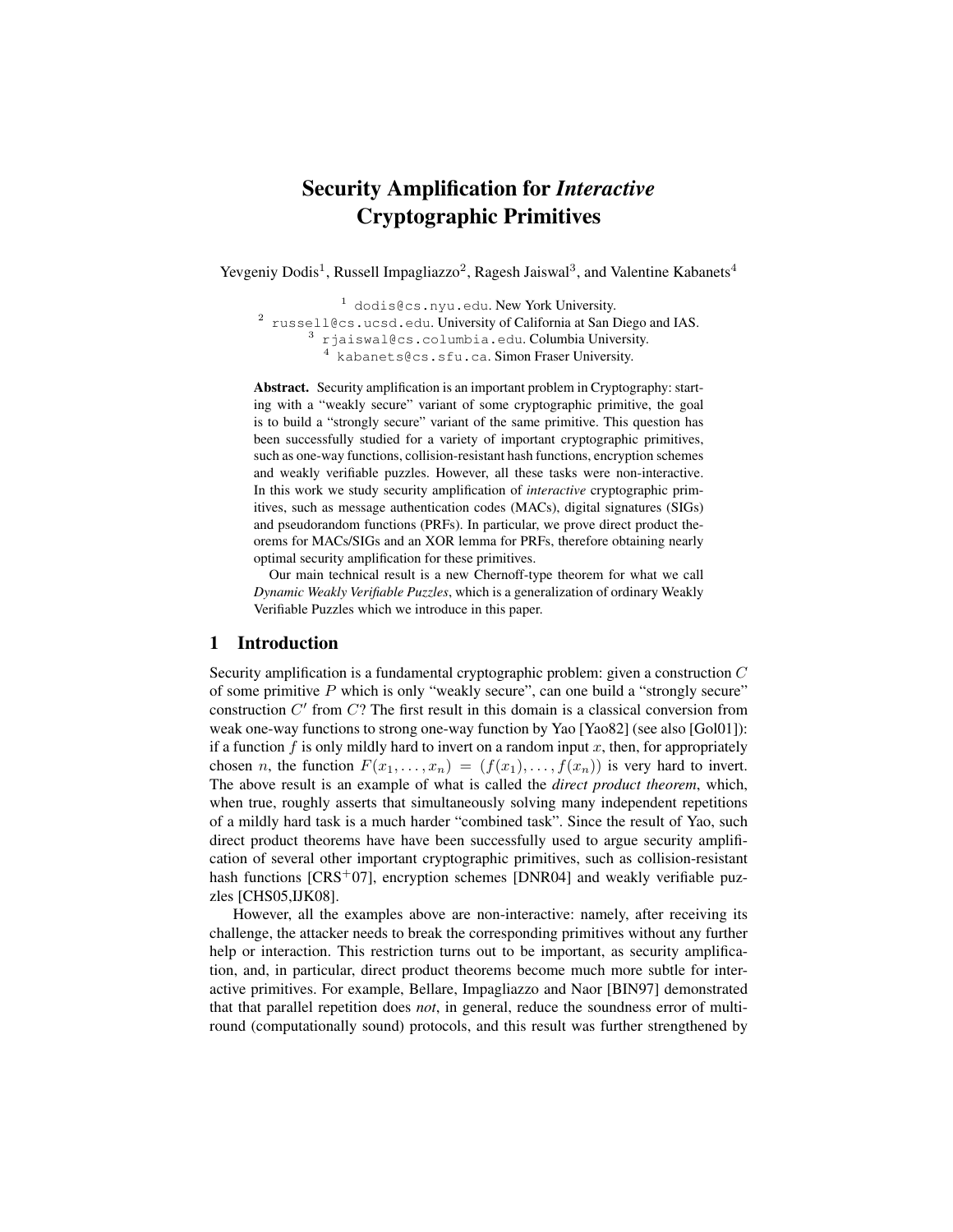Pietrzak and Wikstrom [PW07]. On the positive side, parallel repetition is known to work for the special case of three-round protocols [BIN97] and constant-round publiccoin protocols [PV07]. However, considerably less work has been done in the security amplification of more "basic" cryptographic primitives requiring interaction, such as block ciphers, message authentications codes (MACs), digital signatures (SIGs) and pseudorandom functions (PRFs). For example, Luby and Rackoff [LR86] (see also [NR99,Mye99]) showed how to improve the security of a constant number of pseudorandom permutation generators by composition, while Myers [Mye03] showed that a (non-standard) variant of the XOR lemma [Yao82,Lev87,Imp95,GNW95] holds for PRFs. In particular, the known results for the interactive case are either weaker or more specialized than those for the non-interactive case. The difficulty is that, for instance in the case of MACs, the attacker has oracle access to the corresponding "signing" and "verification" oracles, and the existing techniques do not appear to handle such cases.

In this work we study the question of security amplification of MACs, SIGs and PRFs, showing how to convert a corresponding weak primitive into a strong primitive. In brief, we prove a direct product theorem for MACs/SIGs (and even a Chernofftype theorem to handle MACs/SIGs with *imperfect completeness*), and a (regular) XOR lemma for PRFs. Before describing these results in more details, however, it is useful to introduce our main technical tool for all these cases — a Chernoff-type theorem for what we call *Dynamic Weakly Verifiable Puzzles* (DWVPs) — which is of independent interest.

*Dynamic Weakly Verifiable Puzzles.* Recall, (non-dynamic) weakly verifiable puzzles (WVPs) were introduced by Canetti, Halevi and Steiner [CHS05] to capture the class of puzzles whose solutions can only be verified efficiently by the party generating the instance of the puzzle. This notion includes, as special cases, most previously mentioned non-interactive primitives, such as one-way functions, collision-resistant hash functions, one-way encryption schemes, CAPTCHAs, etc. To handle also interactive primitives, such as MACs and SIGs (and also be useful later for PRFs), in Section 3 we generalize this notion to that of *dynamic* WVPs (DWVPs) as follows. Just like in WVPs, one samples a pair  $(x, \alpha)$  from some distribution D, where  $\alpha$  is the secret advice used to verify proposed solutions  $r$  to the puzzle  $x$ . Unlike WVPs, however, each  $x$  actually defines a *set* of related puzzles, indexed by some value  $q \in Q$ , as opposed to a single puzzle (which corresponds to  $|Q| = 1$ ). An efficient verification algorithm R for the DWVP uses  $\alpha$  *and* the puzzle index q to test if a given solution r is correct. An attacker B has oracle access to this verification procedure. Additionally, the attacker has oracle access to the *hint oracle*: given an index q, the hint oracle returns some hint value  $H(\alpha, q)$ , presumably "helping" the attacker to solve the puzzle q. The attacker wins the DWVP game if it ever causes the verification oracle to succeed on a query  $q \in Q$ not previously queried to the hint oracle. As we see, this abstraction clearly includes MACs and SIGs as special cases. It also generalizes ordinary WVPs, corresponding to  $|Q| = 1$ . We say that the DWVP is  $\delta$ -hard, if no (appropriately bounded) attacker can win the above game with probability more than  $(1 - \delta)$ .

Our main technical result is the following (informally stated) Chernoff-type theorem for DWVPs. Given n independently chosen  $\delta$ -hard DWVPs on some index set  $Q$ , the chance of solving more than  $(n - (1 - \gamma)\delta n)$  DWVPs — on the *same* value  $q \in Q$  and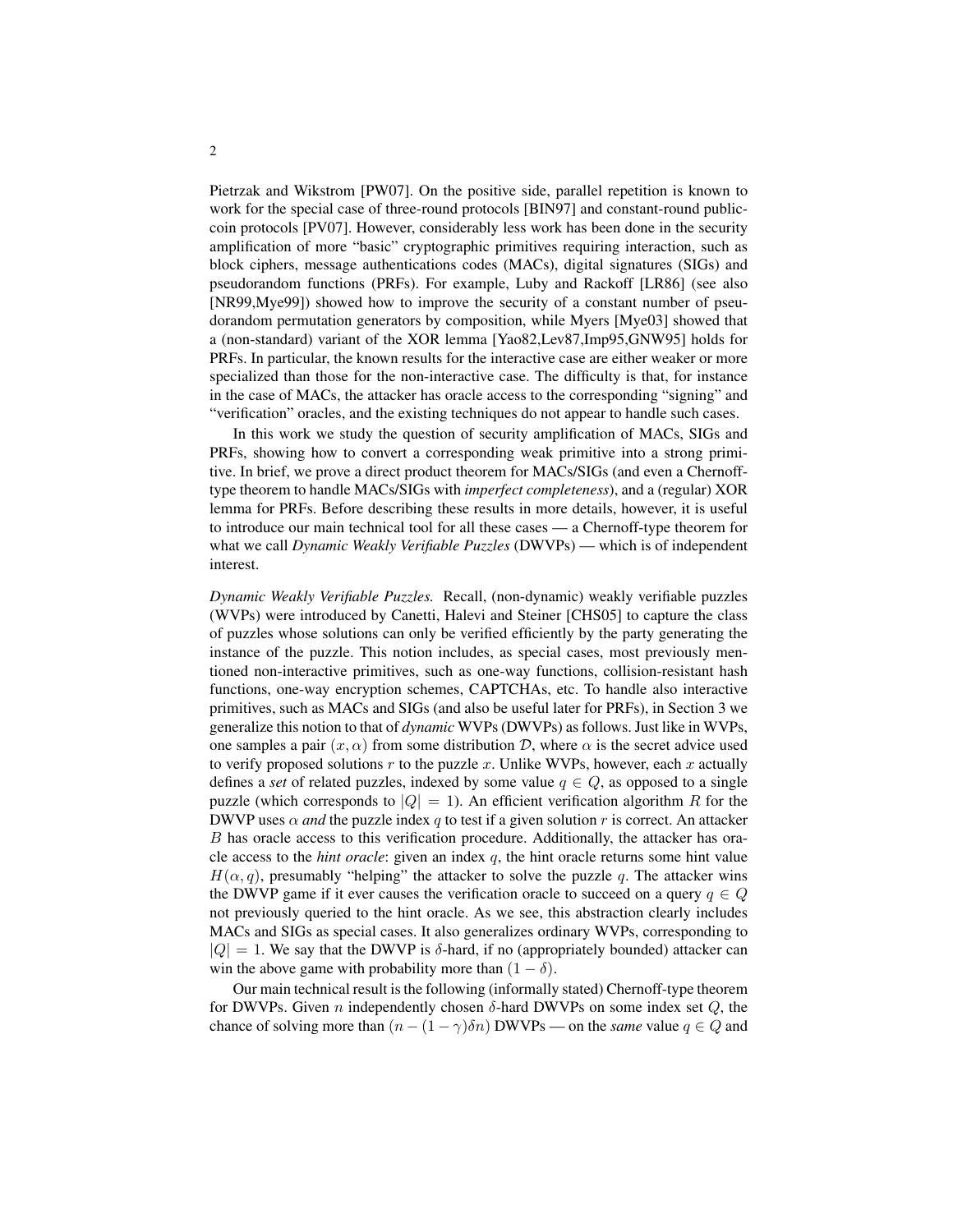using less than h "hint" queries  $q' \neq q$  — is proportional to  $h \cdot e^{-\Omega(\gamma^2 \delta n)}$ ; the exact statement is given in Theorem 3. Notice, the value  $0 < \gamma \leq 1$  measures the "slackness" parameter". In particular,  $\gamma = 1$  corresponds to the direct product theorem where the attacker must solve all n puzzles (on the same q). However, setting  $\gamma < 1$  allows to handle the setting where even the "legitimate" users, — who have an advantage over the attacker, like knowing  $\alpha$  or being humans, — can also fail to solve the puzzle with some probability slightly less than  $(1 - \gamma)\delta$ .

This result generalizes the corresponding Chernoff-type theorem of Impagliazzo, Jaiswal and Kabanets [IJK08] for standard, *non-dynamic*, WVPs. However, the new theorem involves a considerably more complicated proof. The extra difficulties are explained in Section 3.1. In essence, in order to amplify security, the attacker  $B$  for the single DWVP must typically execute the assumed attacker  $A$  for the "threshold" variant several times, before obtaining sufficient "confidence" in the quality of the solutions output by  $A$ . In each of these "auxiliary" runs, however, there is a chance that  $A$  will ask a hint query for the index  $q$  which is equal to the one that  $A$  is going to solve in the "actual" run leading to the forgery, making  $B$ 's forgery value  $q$  "old". Thus, a new delicate argument has to be made to argue security in this scenario. At a high level, the argument is somewhat similar to Coron's improved analysis [Cor00] of the full domain hash signature scheme, although the details differ. See Theorem 3 for the details.

*Applications to MACs, SIGs and PRFs.* Our main technical result above almost immediately implies security amplification for MACs and SIGs, even with imperfect completeness. For completeness, we briefly state the (asymptotic) result for the MAC case. (The case of SIGs and the exact security version for both cases are immediate.) We assume that the reader is familiar with the basic syntax and the standard Chosen Message Attack (CMA) scenario for a MAC, which is given by a tagging algorithm Tag and the verification algorithm Ver. We denote the secret key by  $s$ , and allow the tagging algorithm to be probabilistic (but not stateful). Given the security parameter  $k$ , we say that the MAC has *completeness error*  $\beta = \beta(k)$  and *unforgeability*  $\delta = \delta(k)$ , where  $\beta < \delta$ , if for any message m, Pr(Ver(s, m, Tag(s, m)) = 1)  $\geq 1 - \beta$ , and that no probabilistic polynomial-time attacker B can forge a valid tag for a "fresh" message m with probability greater than  $(1 - \delta)$  during the CMA attack.

The MAC  $\Pi$  is said to be *weak* if  $\delta(k) - \beta(k) \geq 1/\text{poly}(k)$ , for some polynomial poly, and is said to be *strong* if, for sufficiently large k,  $\beta(k) \leq \text{negl}(k)$  and  $\delta(k) \geq$  $1 - \text{negl}(k)$ , where  $\text{negl}(k)$  is some negligible function of k. Given an integer n and a number  $\gamma > 0$ , we can define the "threshold direct product" MAC  $\Pi^n$  in the natural way: the key of  $\Pi^n$  consists of n independent keys for the basic MAC, the tag of m contains the concatenation of all  $n$  individual tags of  $m$ , and the verification accepts an *n*-tuples of individual tags if at least  $(n - (1 - \gamma)\delta n)$  individual tags are correct. Then, a straightforward application of Theorem 3 gives:

**Theorem 1.** Assume  $\Pi$  is a weak MAC. Then one can choose  $n = \text{poly}(k)$  and  $\gamma > 0$ so that  $\Pi^n$  has completeness error  $2^{-\Omega(k)}$  and unforgeability  $(1-2^{-\Omega(k)})$ . In partic*ular,*  $\Pi^n$  *is a strong MAC.* 

We then use our direct product result for MACs to argue the XOR lemma for the security amplification of PRFs. Namely, in Section 4.2 we show that the XOR of several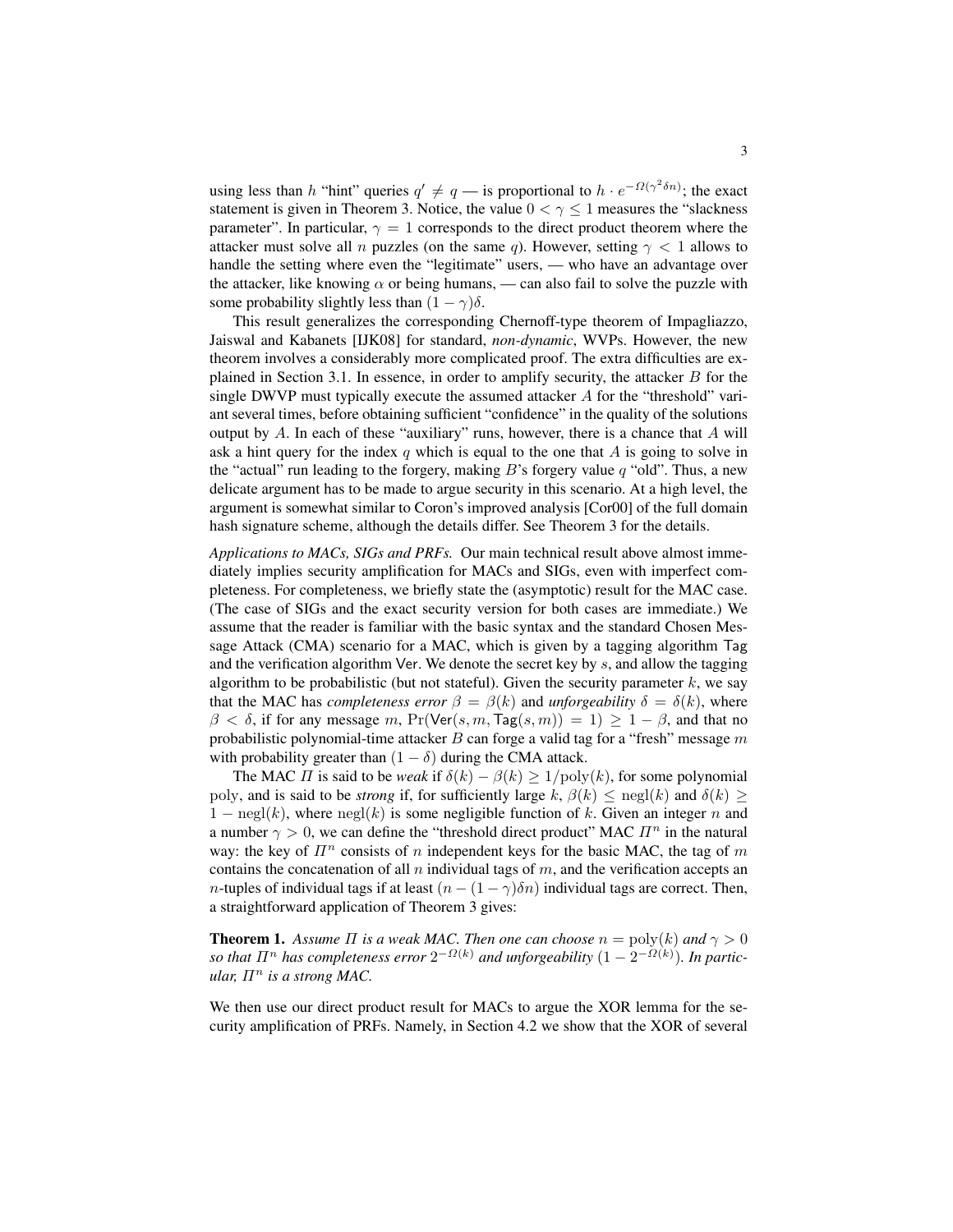independent weak PRFs results in a strong PRF (see Section 4.2 for definitions). It is interesting to compare this result with a related XOR lemma for PRFs by Myers [Mye03]. Meyers observed that the natural XOR lemma above cannot hold for  $\delta$ -pseudorandom PRFs, where  $\delta \geq \frac{1}{2}$ . In particular, a PRF one of whose output bits is a constant for some input can potentially reach security (almost)  $1/2$ , but can never be amplified by a simple XOR. Because of this counter-example, Meyers had a more complicated XOR lemma for PRFs, where a separate pad was selected for each  $\delta$ -pseudorandom PRF, and showed that this variant worked for any  $\delta$  < 1. In this work, we show that Meyers' counter-example is the worst: the simple XOR lemma holds for  $\delta$ -pseudorandom PRFs, for any  $\delta < \frac{1}{2}$ .

The PRF result generally follows the usual connection between the direct product theorems and the XOR lemmas first observed by [GNW95], but with a subtlety. First, it is easy to see that it suffices to consider *Boolean* PRFs. For those, we notice that a δpseudorandom PRF is also a  $(1-2\delta)$ -unforgeable (Boolean) MAC (this is where  $\delta < \frac{1}{2}$ comes in). Then, we apply the direct product theorem to obtain a strong (non-Boolean) MAC. At this stage, one typically applies the Goldreich-Levin [GL89] theorem to argue that the XOR of a random subset of (strong) MACs is a PRF. Unfortunately, as observed by Naor and Reingold [NR98], the standard GL theorem *does not work in general* for converting unpredictability into pseudorandomness, at least when the subset is *public* (which will ultimately happen in our case). However, [NR98] showed that the conversion *does* work when r is kept *secret*. Luckily, by symmetry, it is easy to argue that for "direct product MACs", keeping  $r$  secret or public does not make much difference. Indeed, by slightly adjusting the analysis of [NR98] to our setting, we will directly obtain the desired XOR lemma for PRFs.

Finally, in Section 4.1 we observe a simple result regarding the security amplification of pseudorandom generators (PRGs). This result does not use any new techniques (such as our Chernoff-type theorem). However, we state it for completeness, since it naturally leads to the (more complicated) case of PRFs in Section 4.2 and, as far as we know, it has never explicitly appeared in the literature before.

## 2 Preliminaries

For a natural number k, we will denote by [k] the set  $\{1, \ldots, k\}$ .

**Lemma 1 (Hoeffding bound).** Let  $X_1, \ldots, X_t$  be independent identically distributed *random variables taking values in the interval* [0,1]*, with expectation*  $\mu$ *. Let*  $\chi$  =  $(1/t) \sum_{i=1}^{t} X_i$ *. For any*  $0 < \nu \leq 1$ *, we have*  $\Pr[\chi < (1 - \nu)\mu] < e^{-\nu^2 \mu t/2}$ *.* 

Theorem 2 ([GL89]). *There is a probabilistic algorithm* Dec *with the following property. Let*  $a \in \{0,1\}^k$  *be any string, and let*  $O: \{0,1\}^k \rightarrow \{0,1\}$  *be any predicate such that*  $|\mathbf{Pr}_{z \in \{0,1\}^k}[O(z) = \langle a, z \rangle] - 1/2| \geq \nu$  for some  $\nu > 0$ . Then, given  $\nu$  and oracle *access to the predicate O, the algorithm Dec runs in time*  $poly(k, 1/\nu)$ *, and outputs a list of size*  $O(1/\nu^2)$  *such that, with probability at least*  $3/4$ *, the string a is on the list.* 

#### 2.1 Samplers

We will consider bipartite graphs  $G = G(L \cup R, E)$  defined on a bipartition  $L \cup R$  of vertices; we think of  $L$  as left vertices, and  $R$  as right vertices of the graph  $G$ . We allow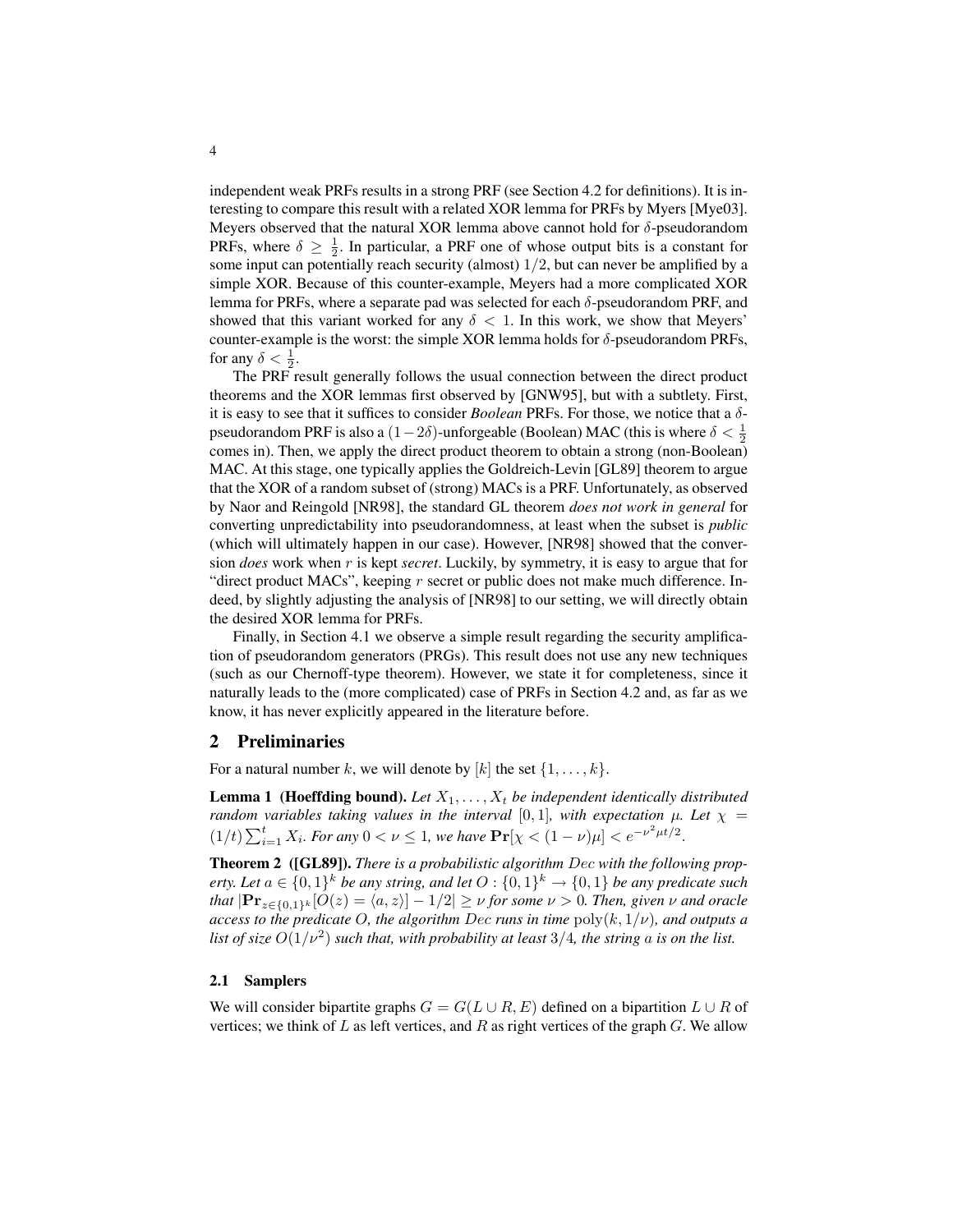graphs with multiple edges. For a vertex v of G, we denote by  $N_G(v)$  the multiset of its neighbors in  $G$ ; if the graph  $G$  is clear from the context, we will drop the subscript and simply write  $N(v)$ . Also, for a vertex x of G, we denote by  $E_x$  the set of all edges in G that are incident to  $x$ . We say that  $G$  is  $bi-regular$  if the degrees of vertices in  $L$  are the same, and the degrees of vertices in  $R$  are the same.

Let  $G = G(L \cup R, E)$  be any bi-regular bipartite graph. For a function  $\lambda : [0, 1] \times$  $[0, 1] \rightarrow [0, 1]$ , we say that G is a  $\lambda$ -sampler if, for every function  $F: L \rightarrow [0, 1]$ with the average value  $\text{Exp}_{x \in L}[F(x)] \geq \mu$  and any  $0 < \nu < 1$ , there are at most  $\lambda(\mu, \nu) \cdot |R|$  vertices  $r \in R$  where  $\mathbf{Exp}_{y \in N(r)}[F(y)] \leq (1 - \nu)\mu$ .

We will use the following properties of samplers (proved in [IJKW08,IJK08]). The first property says that for any two large vertex subsets  $W$  and  $F$  of a sampler, the fraction of edges between W and F is close to the product of the densities of W and F.

**Lemma 2** ([**IJKW08**]). *Suppose*  $G = G(L \cup R, E)$  *is a*  $\lambda$ -sampler. Let  $W \subseteq R$  be *any set of measure at least*  $\tau$ *, and let*  $V \subseteq L$  *be any set of measure at least*  $\beta$ *. Then, for all*  $0 < \nu < 1$  *and*  $\lambda_0 = \lambda(\beta, \nu)$ *, we have*  $\mathbf{Pr}_{x \in L, y \in N(x)}[x \in V \& y \in W] \ge$  $\beta(1-\nu)(\tau-\lambda_0)$ , where the probability is for the random experiment of first picking *a random node* x ∈ L *uniformly at random, and then picking a uniformly random neighbor* y *of* x *in the graph* G*.*

The second property deals with edge-colored samplers. It basically says that removing some subset of right vertices of a sampler yields a graph which (although not necessarily bi-regular) still has the following property: Picking a random left node and then picking its random neighbor induces roughly the same distribution on the edges as picking a random right node and then its random neighbor.

**Lemma 3 ([IJKW08]).** *Suppose*  $G = G(L \cup R, E)$  *is a*  $\lambda$ *-sampler, with the right degree* D. Let  $W \subseteq R$  *be any subset of density at least*  $\tau$ *, and let*  $G' = G(L \cup W, E')$ *be the induced subgraph of* G *(obtained after removing all vertices in* R \ W*), with the edge set* E'. Let  $Col : E' \to \{red, green\}$  *be any coloring of the edges of* G' such that *at most*  $\eta D|W|$  *edges are colored red, for some*  $0 \leq \eta \leq 1$ *. Then, for all*  $0 < \nu, \beta < 1$ *and*  $\lambda_0 = \lambda(\beta, \nu)$ *, we have* 

 $\mathbf{Pr}_{x \in L, y \in N_{G'}(x)}[Col(\{x, y\}) = red] \le \max{\{\eta/((1 - \nu)(1 - \lambda_0/\tau)), \beta\}},$ 

*where the probability is for the random experiment of first picking a uniformly random node*  $x \in L$ , and then picking a uniformly random neighbor y of x in the graph  $G'$ .

# 3 Dynamic Weakly Verifiable Puzzles

We consider the following generalization of weakly verifiable puzzles (WVP) [CHS05], which we call *dynamic weakly verifiable puzzles (DWVP)*.

Definition 1 (Dynamic Weakly Verifiable Puzzle). *A DWVP* Π *is defined by a distribution* D *on pairs of strings*  $(x, \alpha)$ ; here  $\alpha$  *is the advice used to generate and evaluate responses to the puzzle* x*. Unlike the case of WVP, here the string* x *defines a* set *of puzzles,*  $(x, q)$  *for*  $q \in Q$  *(for some set*  $Q$  *of indices). There is a probabilistic*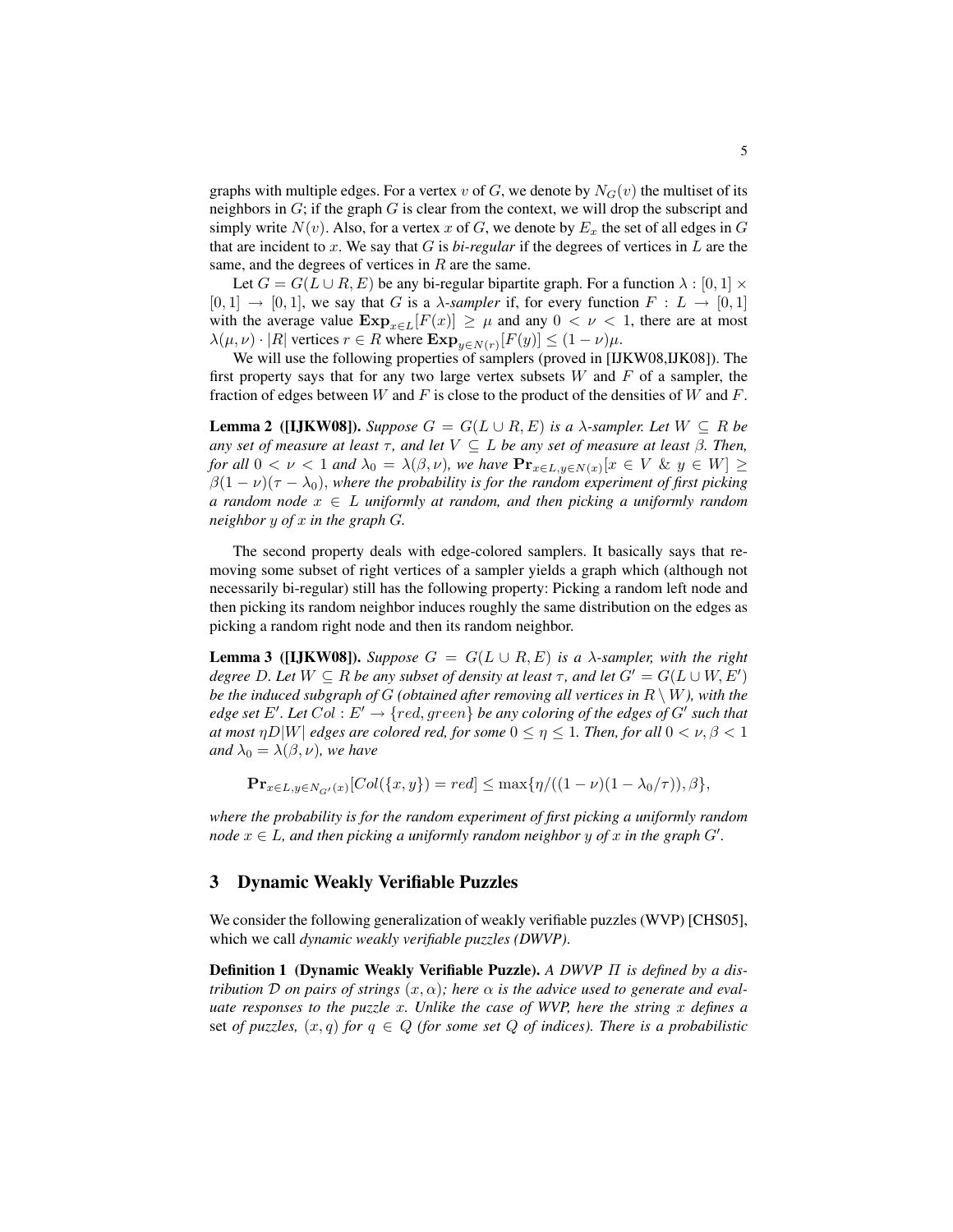*polynomial-time computable relation* R *that specifies which answers are solutions for which of these puzzles:*  $R(\alpha, q, r)$  *is true iff response* r *is correct answer to puzzle q in the collection determined by* α*. Finally, there is also a probabilistic polynomial-time computable* hint *function*  $H(\alpha, q)$ *.* 

*A solver can make a number of queries: query*  $hint(q)$  *asks for*  $H(\alpha, q)$ *, the hint for puzzle number q; a verification query*  $V(q, r)$  *asks whether*  $R(\alpha, q, r)$ *. The solver succeeds if it makes an accepting verification query for a* q *where it has not previously made a hint query on* q*.*

Clearly, WVP is a special case of DWVP when  $|Q| = 1$ . A MAC is also a special case of DWVP where  $\alpha$  is a secret key, x is the empty string, queries q are messages, a hint is to give the MAC of a message, and correctness is for a (valid message, MAC) pair. Signatures are also a special case with  $\alpha$  being a secret key, x a public key, and the rest similar to the case of MACs.

We give hardness amplification for such weakly verifiable puzzle collections, using direct products. First, let us define an n-wise direct product for DWVPs.

Definition 2 (n-wise direct-product of DWVPs). *Given a DWVP* Π *with* D*,* R*,* Q*,* and H, its n-wise direct product is a DWVP  $\Pi^n$  with the product distribution  $\mathcal{D}^n$  pro*ducing* n-tuples  $(\alpha_1, x_1), \ldots, (\alpha_n, x_n)$ *. For a given n-tuple*  $\bar{\alpha} = (\alpha_1, \ldots, \alpha_n)$  *and a query*  $q \in Q$ *, the new hint function is*  $H^n(\bar{\alpha}, q) = (H(\alpha_1, q), \dots, H(\alpha_n, q))$ *. For parameters*  $0 \leq \gamma, \delta \leq 1$ , we say that the new relation  $R^k((\alpha_1, \ldots, \alpha_n), q, (r_1, \ldots, r_n))$ *evaluates to true if there is a subset*  $S \subseteq [n]$  *of size at least*  $n - (1 - \gamma)\delta n$  *such that*  $\wedge_{i \in S} R(\alpha_i, q, r_i)$ .

*A solver of the n-wise DWVP*  $\Pi^n$  *may ask hint queries hint*<sup>n</sup>(q)*, getting*  $H^n(\bar{\alpha}, q)$ *as the answer.* A verification query  $V^n(q, \bar{r})$  asks if  $R^n(\bar{\alpha}, q, \bar{r})$ , for an n-tuple  $\bar{r} =$  $(r_1, \ldots, r_n)$ *. We say that the solver succeeds if it makes an accepting verification query for a* q *where it has not previously made a hint query on* q*.* 1

Theorem 3 (Security amplification for DWVP (uniform version)). *Suppose a probabilistic* t*-time algorithm* A *succeeds in solving the* n*-wise direct-product of some DWVP*  $\Pi^n$  *with probability at least*  $\epsilon$ , *where*  $\epsilon \geq (800/\gamma \delta) \cdot (h + v) \cdot e^{-\gamma^2 \delta n/40}$ , and  $h$  is the number of hint queries <sup>2</sup>, and  $v$  the number of verification queries made by A*. Then there is a uniform probabilistic algorithm* B *that succeeds in solving the original DWVP*  $\Pi$  *with probability at least*  $1-\delta$ *, while making*  $O((h(h+v)/\epsilon) \cdot \log(1/\gamma\delta))$ *hint queries, only one verification query, and having a running time*

 $O\left(((h+v)^4/\epsilon^4)\cdot t + (t+\omega h)\cdot (h+v)/\epsilon \cdot \log(1/\gamma\delta)\right).$ 

*Here* ω *denotes the maximum time to generate a hint for a given query. The success probability of* B *is over the random input puzzle of* Π *and internal randomness of* B*.*

<sup>&</sup>lt;sup>1</sup> We don't allow the solver to make hint queries  $(q_1, \ldots, q_n)$ , with different  $q_i$ 's, as this would make the new k-wise DWVP completely insecure. Indeed, the solver could ask cyclic shifts of the query  $(q_1, \ldots, q_n)$ , and thus learn the answers for  $q_1$  in all n positions, without actually making the hint query  $(q_1, \ldots, q_1)$ .

<sup>&</sup>lt;sup>2</sup> Note that when  $h = 0$ , we're in the case of WVPs.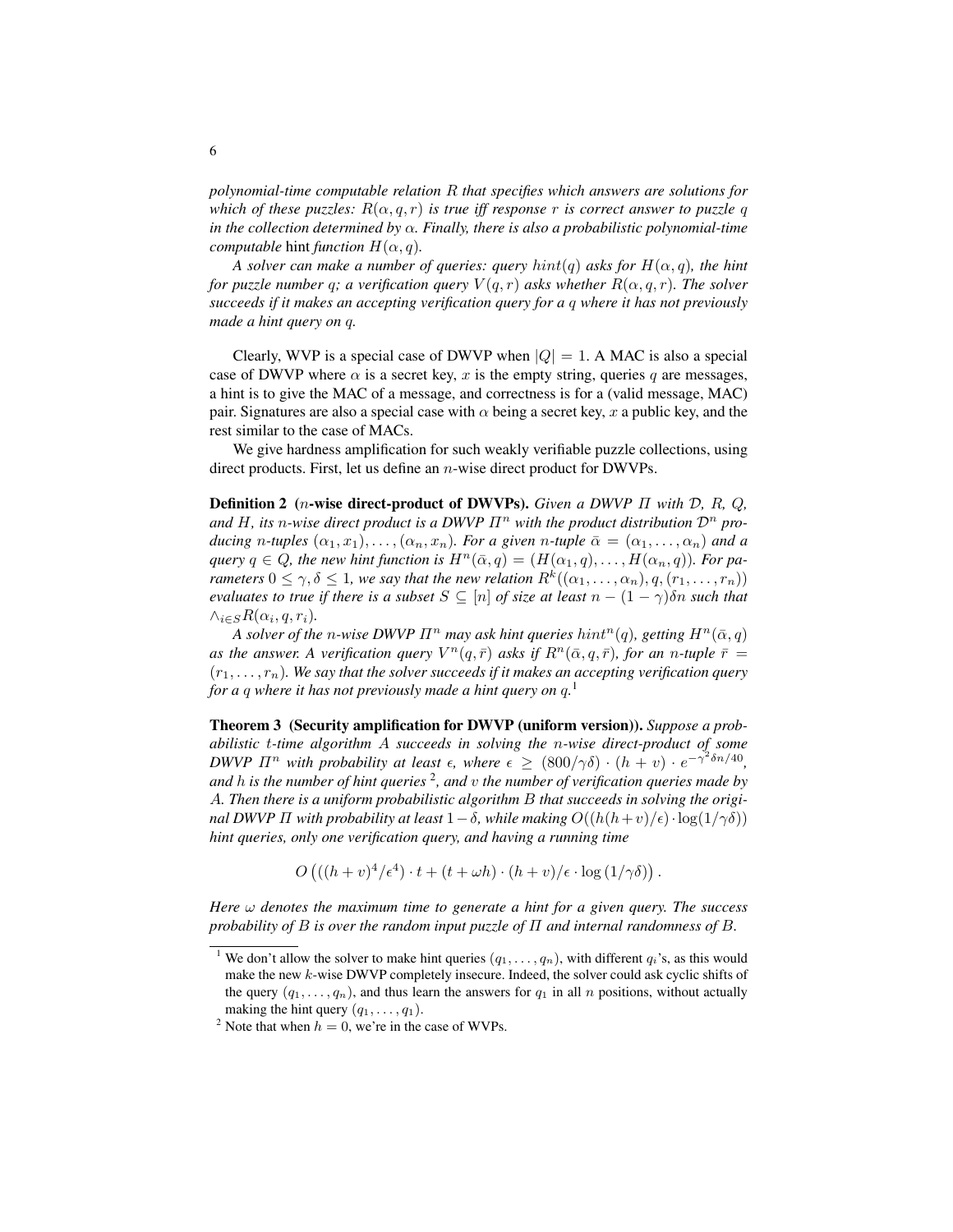Note that  $B$  in the above theorem is a uniform algorithm. We get a reduction in running time of an algorithm for attacking  $\Pi$  if we allow it to be non-uniform. The algorithm  $B$  above (as we will see later in the proof) samples a suitable hash function from a family of pairwise independent hash functions and then uses the selected function in the remaining construction. In the non-uniform version of the above theorem, we can skip this step and assume that the suitable hash function is given to it as advice. Following is the non-uniform version of the above theorem.

Theorem 4 (Security amplification for DWVP (non uniform version)). *Suppose a probabilistic* t*-time algorithm* A *succeeds in solving the* n*-wise direct-product of some*  $DWVP$   $\Pi^n$  with probability at least  $\epsilon$ , where  $\epsilon \ge (800/\gamma\delta) \cdot (h+v) \cdot e^{-\gamma^2\delta n/40}$ ,  $h$  is the *number of hint queries, and* v *the number of verification queries made by* A*. Then there is a probabilistic algorithm* B *that succeeds in solving the original DWVP* Π *with probability at least*  $1-\delta$ *, while making*  $O((h \cdot (h+v)/\epsilon)) \cdot \log(1/\gamma\delta)$ *) hint queries, only one verification query, and having the running time*  $O((t + \omega h) \cdot ((h + v)/\epsilon) \cdot \log(1/\gamma \delta))$ , *where* ω *denotes the maximum time to generate a hint for a given query. The success probability of* B *is over the random input puzzle of* Π *and internal randomness of* B*.*

### 3.1 Intuition

We want to solve a single instance of DWVP  $\Pi$ , using an algorithm A for the n-wise direct-product  $\mathbb{I}^n$ , and having access to the hint-oracle and the verification-oracle for  $\Pi$ . The idea is to "embed" our unknown puzzle into an *n*-tuple of puzzles, by generating the  $n - 1$  puzzles at random by ourselves. Then we simulate algorithm A on this ntuple of puzzles. During this simulation, we can answer the hint queries made by  $\tilde{A}$ by computing the hint function on our own puzzles and by making the appropriate hint query to the hint-oracle for  $\Pi$ . We will answer all verification queries of A by  $0$  (meaning "failure"). At the end, we see if  $A$  made a verification query which was "sufficiently" correct in the positions corresponding to our own puzzles; if so, we make a probabilistic decision to output this query (for the position of our unknown input puzzle).

To decide whether to believe or not to believe the verification query made by  $A$ , we count the number of correct answers it gave for the puzzles we ourselves generated (and hence can verify), and then believe with probability inverse-exponentially related to the number of incorrect answers we see (i.e., the more incorrect answers we see, the less likely we are to believe that A's verification query is correct for the unknown puzzle); since we allow up to  $(1-\gamma)\delta n$  incorrect answers, we will discount these many incorrect answers, when making our probabilistic decision.

Such a "soft" decision algorithm for testing if an  $n$ -tuple is good has been proposed in [IW97], and later used in [BIN97,IJK08]. Using the machinery of [IJK08], we may assume, for the sake of intuition, that we can decide if a given verification query  $(q, \bar{r})$ made by A is correct (i.e., is correct for at least  $n - (1 - \gamma)\delta n$  of  $r_i$ 's in the n-tuple  $\bar{r}$ ).

Since A is assumed to succeed on at least  $\epsilon$  fraction of *n*-tuples of puzzles, we get from A a correct verification query with probability at least  $\epsilon$  (for a random unknown puzzle, and random  $n - 1$  self-generated puzzles). Hence, we will produce a correct solution to the input puzzle of  $\Pi$  with probability at least  $\epsilon$ .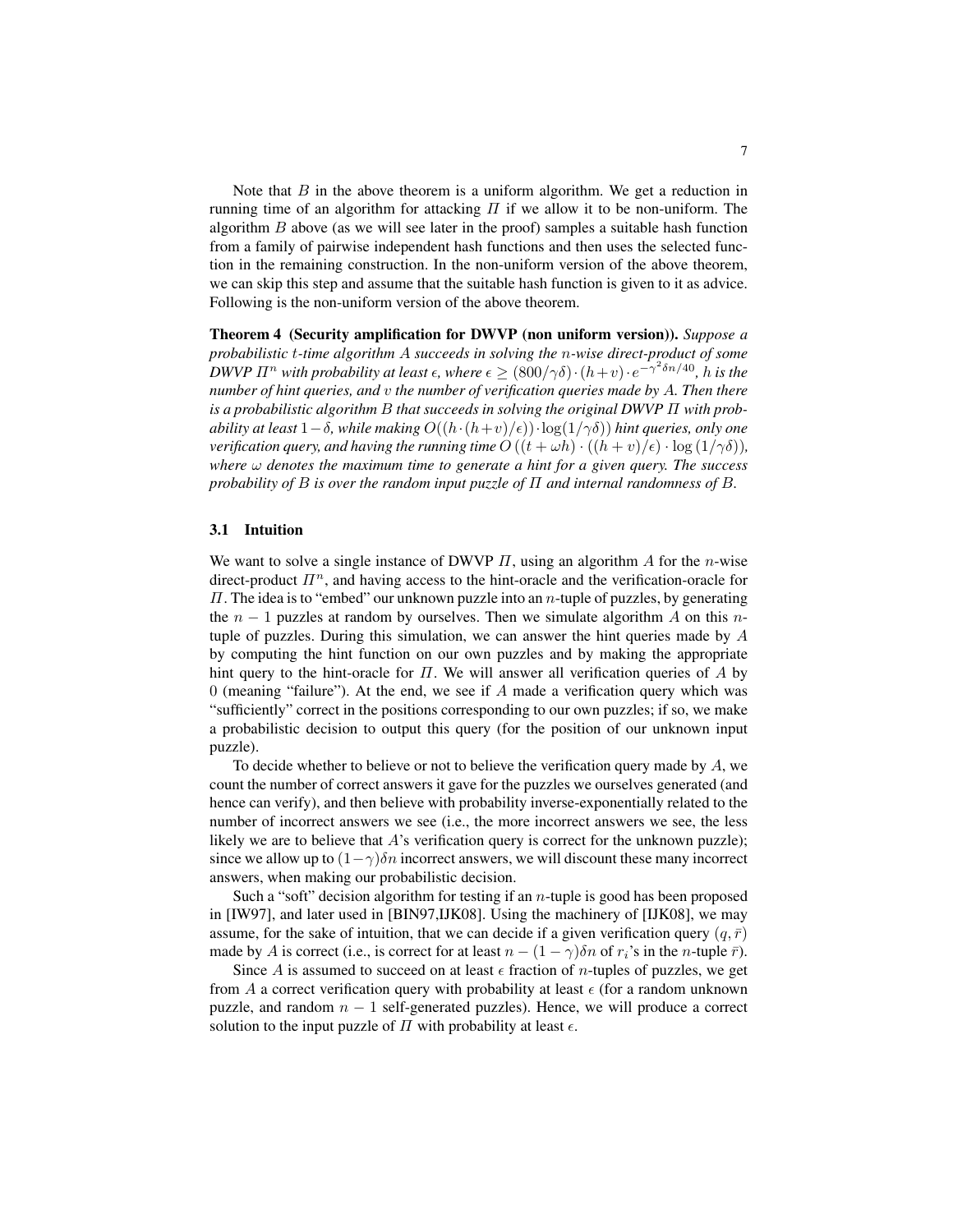To improve this probability, we would like to repeatedly sample  $n - 1$  random puzzles, simulate A on the obtained  $n$ -tuple of puzzles (including the input puzzle in a random position), and check if A produces a correct verification query. If we repeat for  $O(\log 1/\delta)/\epsilon$ ) iterations, we should increase our success probability for solving  $\Pi$  to  $1 - \delta$ .

However, there is a problem with such repeated simulations of  $A$  on different ntuples of puzzles: in some of its later runs, A may make a successful verification query for the same  $q$  for which it made a hint query in an earlier run. Thus, we need to make sure that a successful verification query should not be one of the hint queries asked by A in one of its previous runs. We achieve this by randomly partitioning the query space  $Q$  into the "attack" queries  $P$ , and "hint" queries. Here  $P$  is a random variable such that any query has probability  $\frac{1}{2(h+v)}$  of falling inside P. We will define the set P by picking a random hash function hash from Q to  $\{0, 1, \ldots, 2(h + v) - 1\}$ , and setting  $P = P_{hash}$  to be the preimages of 0 of hash.

We say that the *first success query* for A is the first query where a successful verification query without a previous hint query is made. A *canonical success* for attacker A with respect to P is an attack so that the first successful verification query is in P and all earlier queries (hint or verification) are not in P.

We will show that the expected fraction of canonical successes for  $P_{hash}$  is at least  $\frac{\epsilon}{4(h+v)}$ . We will also give an efficient algorithm (the **Pick-hash** procedure below) that finds a hash function hash so that the fraction of canonical successes for  $P_{hash}$  is close to the expected fraction. Then we test random candidates for being canonical successes with respect to  $P_{hash}$ .

Due to this extra complication (having to separate hint and verification queries), we lose on our success probability by a factor of  $8(h + v)$  compared to the case of WVPs analyzed in [IJK08]. The formal proof of the theorem is given in the following subsection.

#### 3.2 Proof of Theorems 3 and 4

*Proof (proof of Theorem 3).* For any mapping  $hash: Q \rightarrow \{0, ..., 2(h+v) - 1\}$ , let  $P_{hash}$  denote the preimages of 0. Also, as defined in the previous section, a canonical success for an attacker A with respect to  $P \subseteq Q$  is an attack so that the first successful verification query is in  $P$  and all earlier queries (hint or verification) queries are not in P. The proof of the main theorem follows from the following two lemmas.

Lemma 4. *Let* A *be an algorithm which succeeds in solving the* n*-wise direct-product of some DWVP*  $\Pi^n$  *with probability at least*  $\epsilon$  *while making h hint queries, v verification queries and have a running time* t*. Then there is a probabilistic algorithm which runs* in time  $O(((h+v)^4/\epsilon^4)\cdot t)$  and with high probability outputs a function hash :  $Q \rightarrow$ {0, ..., 2(h + v) − 1} *such that the canonical success probability of* A *with respect to the set*  $P_{hash}$  *is at least*  $\frac{\epsilon}{8(h+v)}$ *.* 

**Lemma 5.** *Let* hash :  $Q \rightarrow \{0, ..., 2(h+v) - 1\}$  *be a function. Let* A *be an algorithm such that the canonical success probability of A over an n-wise DWVP Π<sup>n</sup> with respect* to  $P_{hash}$  is at least  $\epsilon' = (100/\gamma\delta) \cdot e^{-\gamma^2\delta n/40}$ . Furthermore, let A makes  $h$  hint queries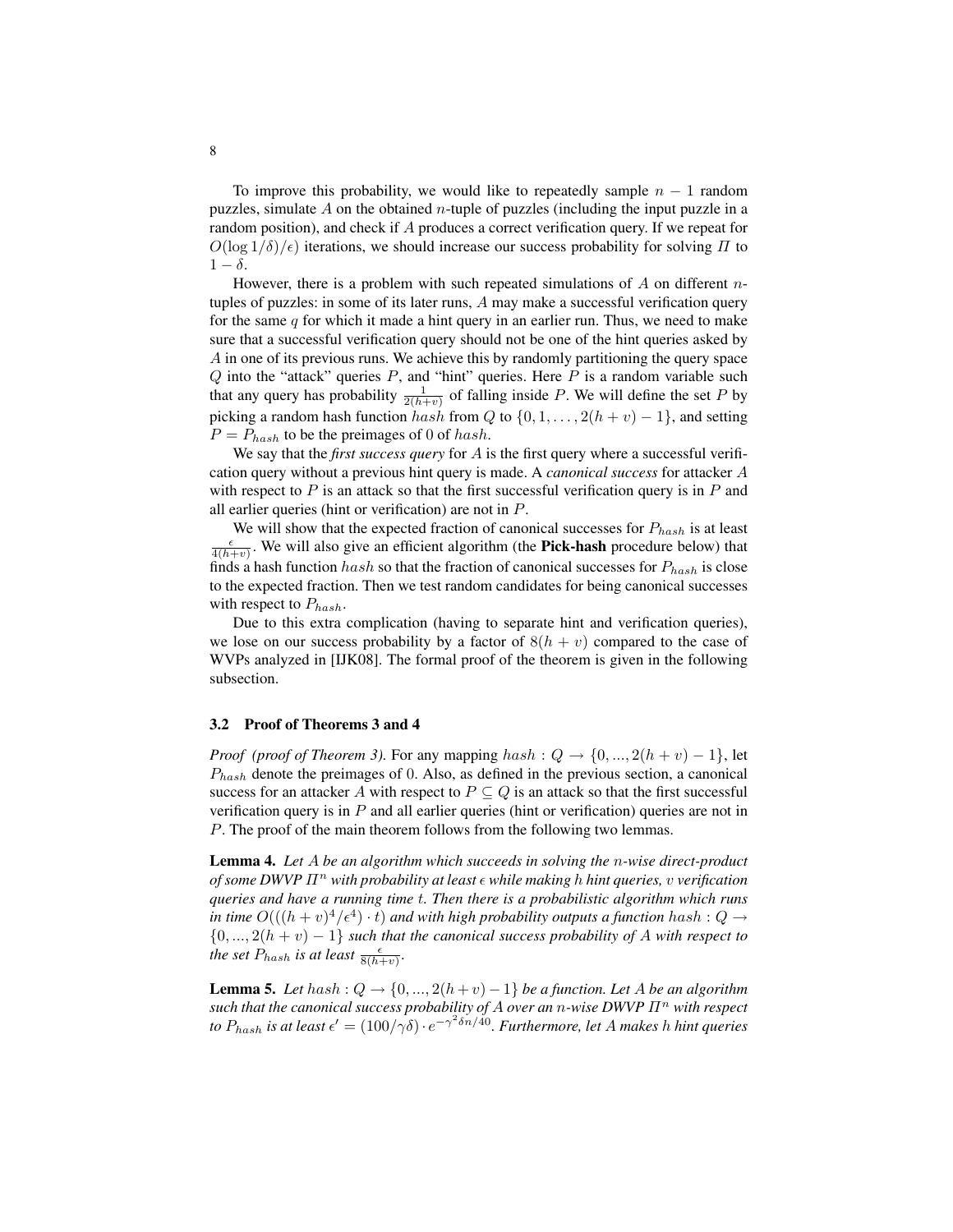*and* v *verification queries and have a running time* t*. Then there is a probabilistic algorithm* B *that succeeds in solving the original DWVP* Π *with probability at least*  $1 - \delta$ , while making  $O((h(h + v)/\epsilon) \cdot \log(1/\gamma\delta))$  *hint queries, only one verification query, and having the running time*  $O((t + \omega h) \cdot (h/\epsilon) \cdot \log(1/\gamma \delta))$ *, where*  $\omega$  *denotes the maximum time to generate a hint for a given query.*

*Proof (proof of Theorem 4).* The proof follows from Lemmas 4 and 5.

In the remaining subsection, we give the proof of Lemmas 4 and 5. The proof of Lemma 5 is very similar to the analysis of WVPs in [IJK08].

*Proof (proof of Lemma 4).* Let  $H$  be a pairwise independent family of hash functions mapping Q into  $\{0, ..., (2(h + v) - 1)\}$ . First note that for a randomly chosen function hash  $\stackrel{\$}{\leftarrow}$  H,  $P_{hash}$  is a random variable denoting the partition of Q into two parts which satisfies the following properties:

$$
\forall q_1, q_2 \in Q, \; \mathbf{Pr}[q_1 \in P_{hash} \mid q_2 \in P_{hash}] = \mathbf{Pr}[q_1 \in P_{hash}] = \frac{1}{2(h+v)} \tag{1}
$$

For any fixed choice of  $\bar{\alpha} = (\alpha_1, ..., \alpha_n)$ , let  $q_1^{\bar{\alpha}}, ..., q_h^{\bar{\alpha}}$  denote the hint queries of A and  $(q_{h+1}^{\bar{\alpha}}, \bar{r}_{h+1}^{\bar{\alpha}}), ..., (q_{h+v}^{\bar{\alpha}}, \bar{r}_{h+v}^{\bar{\alpha}})$ . Also, let  $(q_j^{\bar{\alpha}}, \bar{r}_j^{\bar{\alpha}})$  denote the first successful verification query, in case A succeeds, and let it denote any arbitrary verification query in the case A fails. Furthermore, let  $E_{\bar{\alpha}}$  denote the event that  $q_1^{\bar{\alpha}},...,q_{\bar{n}}^{\bar{\alpha}},q_{\bar{n}+1}^{\bar{\alpha}},...,q_{\bar{j}-1}^{\bar{\alpha}}\notin$  $P_{hash}$  and  $q_j^{\bar{\alpha}} \in P_{hash}$ . We bound the probability of the event  $E_{\bar{\alpha}}$  as follows.

*Claim.* For each fixed  $\bar{\alpha}$ , we have  $\Pr_{P_{hash}}[E_{\bar{\alpha}}] \ge \frac{1}{4(h+v)}$ .

*Proof.* We have

$$
\mathbf{Pr}_{\text{P}_{hash}}[E_{\bar{\alpha}}] = \mathbf{Pr}[q_j^{\bar{\alpha}} \in \text{P}_{hash} \& \forall i < j, q_i^{\bar{\alpha}} \notin \text{P}_{hash}] \\
= \mathbf{Pr}[q_j^{\bar{\alpha}} \in \text{P}_{hash}] \cdot \mathbf{Pr}[\forall i < j, q_i^{\bar{\alpha}} \notin \text{P}_{hash} \mid q_j^{\bar{\alpha}} \in \text{P}_{hash}].
$$

By (1), we get that the latter expression is equal to  $\frac{1}{2(h+v)} \cdot (1 - \Pr[\exists i \le j, q_i^{\bar{\alpha}} \in$  $P_{hash} \mid q_j^{\bar{\alpha}} \in P_{hash}$ , which, by the union bound, is at least

$$
\frac{1}{2(h+v)} \cdot \left(1 - \sum_{i < j} \mathbf{Pr}[q_i^{\bar{\alpha}} \in P_{hash} \mid q_j^{\bar{\alpha}} \in P_{hash}]\right).
$$

Finally, using the pairwise independence property (1), we conclude that

$$
\mathbf{Pr}[E_{\bar{\alpha}}] \ge \frac{1}{2(h+v)} \cdot \left(1 - \sum_{i < j} \mathbf{Pr}[q_i^{\bar{\alpha}} \in P_{hash}]\right) \ge \frac{1}{4(h+v)},
$$

as required.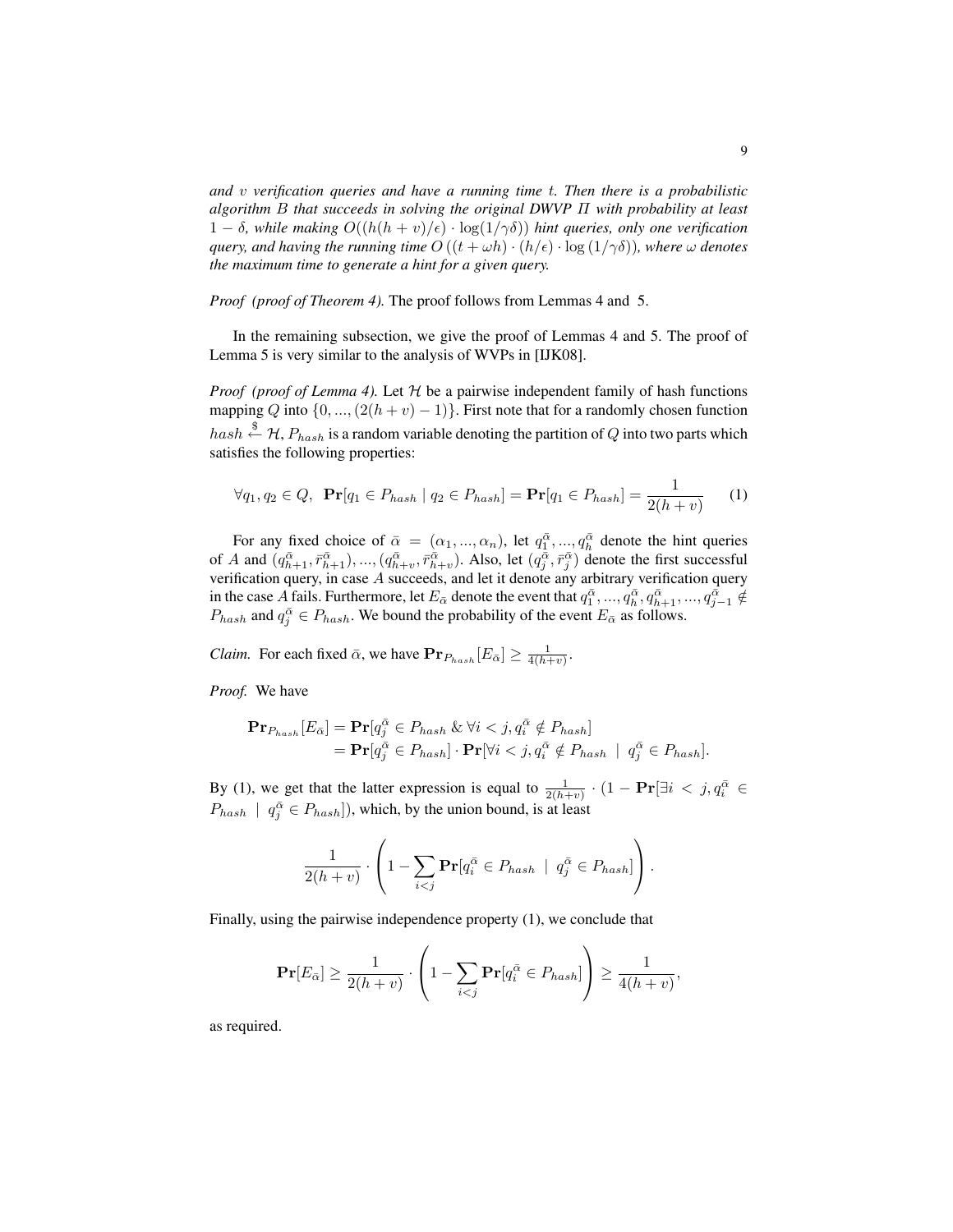Let  $T$  denote the "good" set corresponding to  $A$ 's attack, that is,

 $T = {\bar{\alpha} : A's \text{ attack succeeds}}$ . We have  $Pr[\bar{\alpha} \in T] \geq \epsilon$ . Consider the following random variable:  $G_{P_{hash}} = \{\bar{\alpha} \mid \bar{\alpha} \in T \text{ and } E_{\bar{\alpha}}\}$ . So,  $G_{P_{hash}}$  contains those  $\bar{\alpha}$ 's for which A has canonical success.

Since  $\forall \bar{\alpha} \in G, \mathbf{Pr}_{P_{hash}}[E_{\bar{\alpha}}] \ge \frac{1}{4(h+v)}$ , using linearity of expectation we get  $\text{Exp}_{P_{hash}}[\text{Pr}_{\bar{\alpha}}[\bar{\alpha} \in G_{P_{hash}}]] \geq \frac{\hat{\epsilon}}{4(h+v)}$ . Hence, by averaging, we get that with probability at least  $\frac{\epsilon}{8(h+v)}$  over the randomness of  $P_{hash}$ , there is at least  $\frac{\epsilon}{8(h+v)}$  chance that a randomly chosen  $\bar{\alpha} \in G_{P_{hash}}$ . Let us call such  $P_{hash}$ 's "good". The subroutine **Pick-hash** (see figure 2) uses sampling and runs in time  $O(((h + v)^4/\epsilon^4) \cdot t)$  to return a mapping hash such that  $P_{hash}$  is good.

| <b>Pick-hash</b> |  |
|------------------|--|
|------------------|--|

| т іск-памі |                                                                           |
|------------|---------------------------------------------------------------------------|
| 00.        | Let $H$ be a pairwise independent family of hash functions                |
|            | which maps Q into $\{0, 1, , (2h-1)\}.$                                   |
| 01.        | Repeat lines $(2 - 15)$ for at most $64(h + v)^2/\epsilon^2$ times:       |
| 02.        | $hash \stackrel{\$}{\leftarrow} H$                                        |
| 03.        | Let $P_{hash}$ denote the subset of all queries q such that $hash(q) = 0$ |
| 04.        | $count \leftarrow 0$                                                      |
| 05.        | Repeat for at most $64(h + v)^2/\epsilon^2$ times:                        |
| 06.        | Pick $\bar{\alpha} = (\alpha_1, , \alpha_n)$ randomly                     |
| 07.        | Execute $A$                                                               |
| 08.        | When A asks a hint query q                                                |
| 09.        | If $(q \in P_{hash})$ , then abort A and continue with step 5             |
| 10.        | Let $(r_1, , r_n)$ be hints to query q for puzzle sets $x_1, , x_n$       |
| 11.        | return $(r_1, , r_n)$ to A                                                |
| 12.        | When A asks a verification query $(q, \bar{r})$                           |
| 13.        | If $(R^n(\bar{\alpha}, q, \bar{r}) = 1)$ and $q \in P_{hash}$ then        |
| 14.        | increase <i>count</i> by 1 and continue at step 5                         |
| 15.        | If $\left( count > 4(h+v)/\epsilon \right)$ then return hash              |

Figure 1: Algorithm for picking a *good* hash function

## *Proof (Proof of Lemma 5).*

Due to space restriction, we only give an intuitive sketch of the proof in this paper. The detailed proof of this lemma can be found in the full version of the paper. Figure (2) gives the formal description of the algorithm  $B$  which uses the algorithm  $A$ .

For any fixed  $\bar{\alpha}$ , let  $q_1^{\bar{\alpha}},...,q_{\bar{h}}^{\bar{\alpha}}$  denote the hint queries made by  $A$  and  $(q_{\bar{h}+1}^{\bar{\alpha}},r_{\bar{h}+1}^{\bar{\alpha}}),...,$  $(q_{h+v}^{\bar{\alpha}}, r_{h+v}^{\bar{\alpha}})$  denote the verification queries. Let  $j \in [h+v]$  be the first query such that  $q_{\tilde{v}}^{\bar{\alpha}} \in P_{hash}$ . For all simulations of A, B correctly answers every hint query of A by itself making a hint query with respect to the DWVP  $\Pi$  which it is trying to solve (lines 10–13). Note that for a single simulation of A (lines 6–25), the simulation is aborted if  $j \le h$  (line 9). Otherwise, B makes a "soft" decision using  $(q_j^{\bar{\alpha}}, \bar{r}_j^{\bar{\alpha}})$  to produce its verification query (lines 19–24). Lemma 4 tells that there are at least  $\epsilon'$  fraction of  $\bar{\alpha}$ 's such that  $(q_i^{\bar{\alpha}}, \bar{r}_j^{\bar{\alpha}})$  is a correct verification query for A(these are  $\bar{\alpha}$ 's on which A has canoni-

10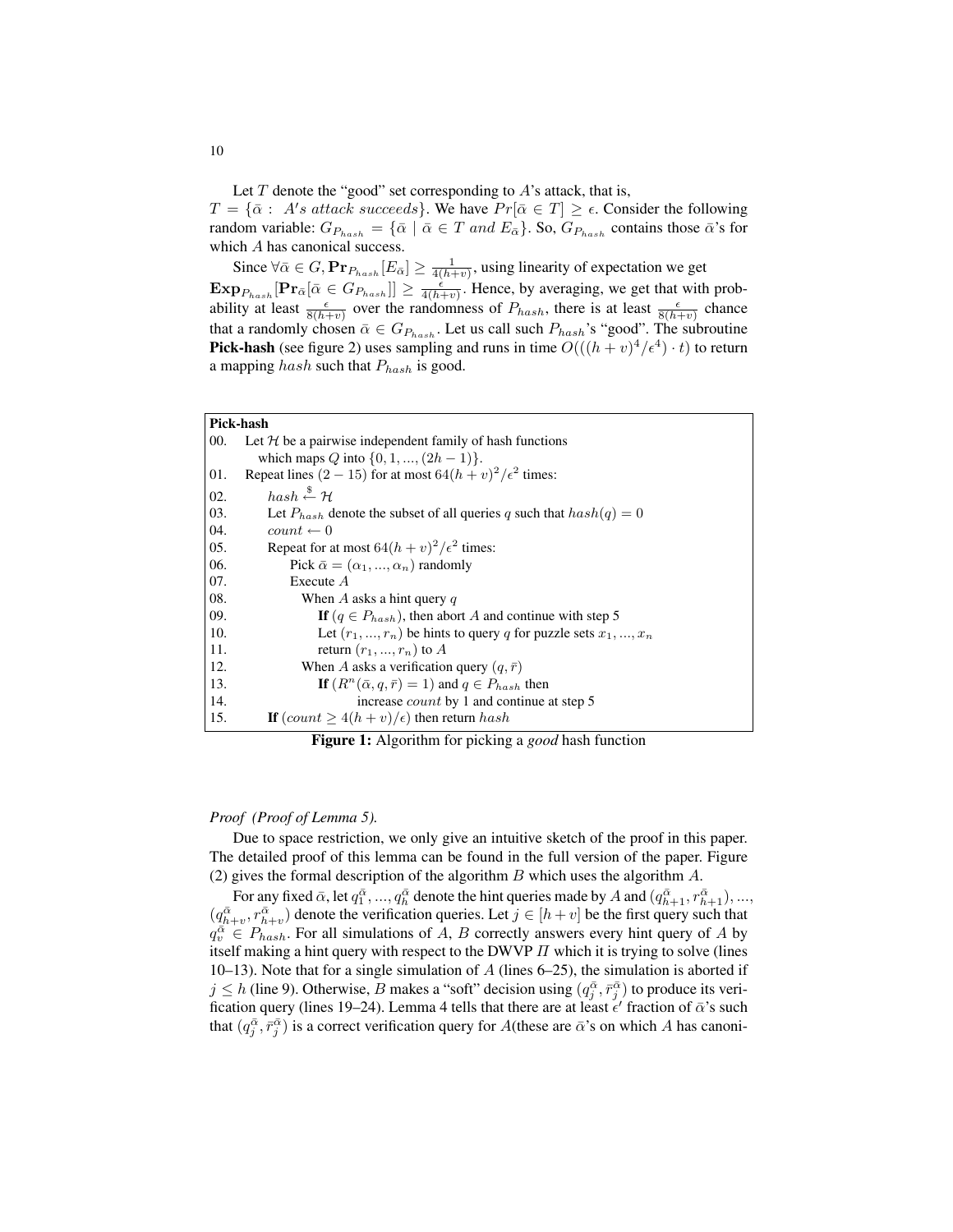$B(x)$ 00. Let  $\rho = (1 - \gamma/10)$  and  $\Theta = (1 - \gamma)\delta n$ 01. Let  $hash$  denote the function as in Lemma 4. For Theorem 3,  $hash$  is chosen using the subroutine Pick-hash. For Theorem 4, we can assume that hash is given as advice. 02. Let  $P_{hash}$  denote the subset of all queries q such that  $hash(q) = 0$ 03. Repeat lines  $(4 - 23)$  for at most timeout =  $O(((h + v)/\epsilon) \cdot \log(1/\gamma \delta))$  steps: 04. Pick  $i \stackrel{\$}{\leftarrow} [1..n]$ 05. Pick  $(n-1)$   $\alpha$ 's randomly. Let  $(\alpha_1, ..., \alpha_{i-1}, \alpha_{i+1}, ..., \alpha_n)$  denote these  $\alpha$ 's and let  $(x_1, ..., x_{i-1}, x_{i+1}, ..., x_n)$  denote the puzzle sets corresponding to these  $\alpha$ 's. 06.  $S_v \leftarrow \emptyset$ 07. Execute  $A(x_1, ..., x_{i-1}, x, x_{i+1}, ..., x_n)$ 08. When  $A$  asks its hint query  $q$ 09. If  $q \in P_{hash}$  then return  $\perp$  to A and halt the current simulation of A 10.  $B$  makes a hint query q to get the answer  $r$ 11. Let  $(r_1, ..., r_{i-1}, r_{i+1}, ..., r_{n-1})$  be the hints for query q for puzzle sets  $(x_1, ..., x_{i-1}, x_{i+1}, ..., x_n)$ 12.  $\bar{r} \leftarrow (r_1, ..., r_{i-1}, r, r_{i+1} ..., r_n)$ 13. return  $\bar{r}$  to A 14. When A asks a verification query  $(q, \bar{r})$ 15. If  $q \notin P_{hash}$  then return 0 to A 16. else 17. Parse  $\bar{r}$  as  $(r_1, \ldots, r_n)$ 18.  $m \leftarrow |\{j : R(\alpha_j, q, r_j) = 1, j \neq i\}|$ 19. If  $(m \ge n - \Theta)$  then 20. with probability 1, B makes a verification query  $(q, r_i)$  and halts 21. else 22. with probability  $\rho^{m-\Theta}$ , B makes a verification query  $(q, r_i)$  and halts 23. Halt the current simulation of  $A$  and continue at line  $(03)$ 25. return  $(\perp, \perp)$ 

Figure 2: Algorithm for solving Π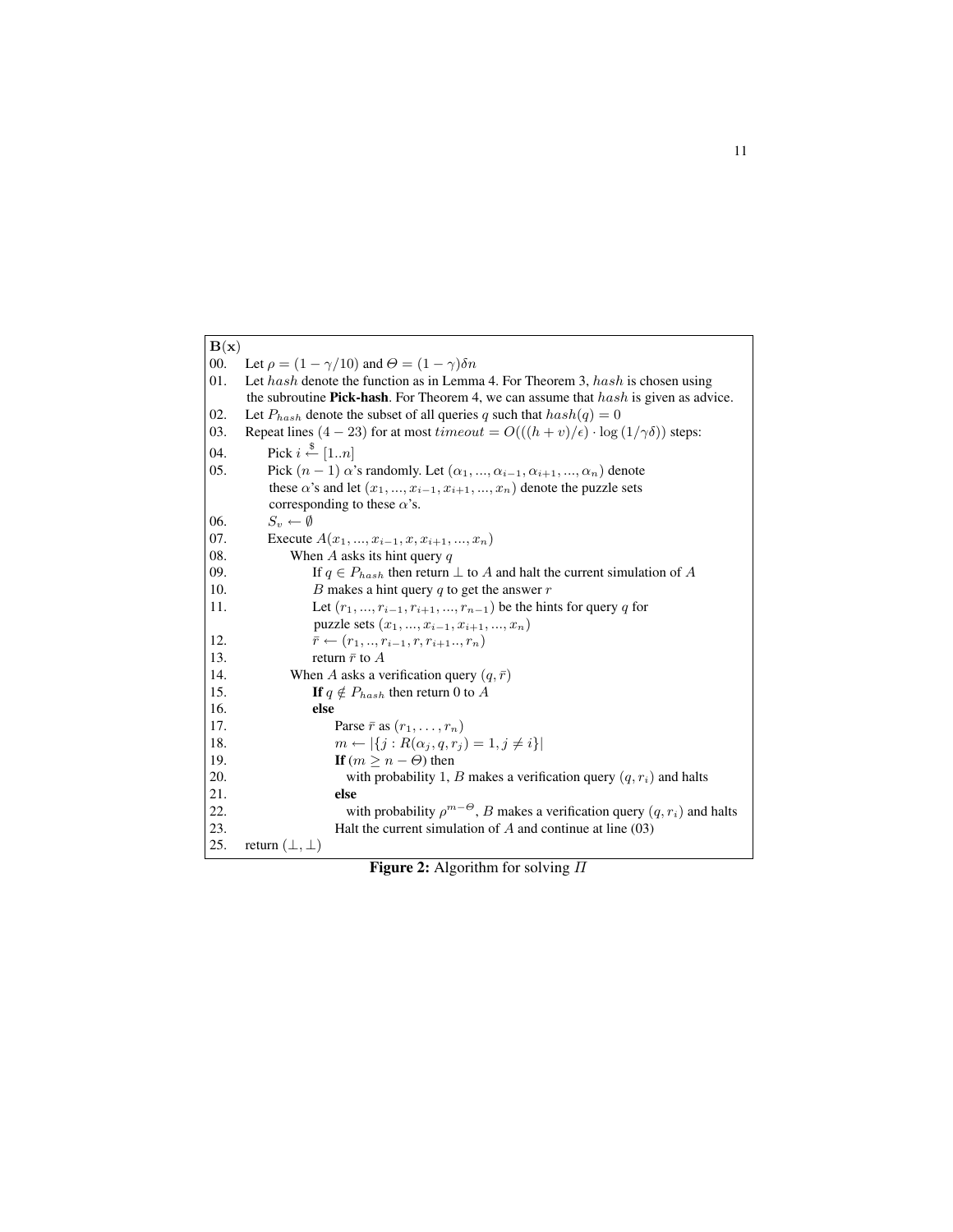cal success). So, intuitively there is a fair chance that  $B$  produces a correct verification query.

Let  $Good$  denote the set of  $\bar{\alpha}$ 's on which A succeed canonically. From the assumption of the Lemma we know that  $Good$  contains at least  $\epsilon'$  fraction of  $\bar{\alpha}$ 's. The remaining task is to argue that this is sufficient to show that  $B$  succeeds with high probability. The rest of the analysis, apart from minor details, is similar to the proof of the Direct Product theorem for WVPs from [IJK08], essentially arguing that the lines 17–22 of the algorithm  $B$  act as a decision procedure for the set  $Good$ . Next we give some details of these arguments.

Consider the following bipartite graph  $G = G(L \cup R, E)$ : the set of left vertices L is the set of  $\alpha$ 's; the right vertices R are all n-tuples  $\bar{\alpha} = (\alpha_1, ..., \alpha_n)$ ; for every  $y = (u_1, \ldots, u_n) \in R$ , there are n edges  $(y, u_1), \ldots, (y, u_n) \in E$ . Using Lemma 1, we see that this graph is a  $\lambda$ -sampler for  $\lambda(\mu, \nu) = e^{-\nu^2 \mu k/2}$ .

For an unknown secret key  $\alpha$ , let  $\bar{\alpha} = (\alpha_1, \ldots, \alpha_{i-1}, \alpha, \alpha_i, \ldots, \alpha_{n-1})$  be the ntuple of secret keys that corresponds to the *n*-tuple of puzzles  $(x_1, \ldots, x_n)$  that B will feed to A in line 7. Let  $q_1^{\bar{\alpha}},...,q_{\bar{h}}^{\bar{\alpha}}$  be the A's hint queries and  $(q_{h+1}^{\bar{\alpha}}, \bar{r}_{h+1}^{\bar{\alpha}}),...,$  $(q_{h+v}^{\bar{\alpha}}, \bar{r}_{h+v}^{\bar{\alpha}})$  be the verification queries. Let  $j \in [h+v]$  be the first index such that  $q_j^{\vec{\alpha}} \in P_{hash}$ . Let  $(q^{\vec{\alpha}}, \vec{r}^{\vec{\alpha}})$  denote  $(q_j^{\vec{\alpha}}, \vec{r}_j^{\vec{\alpha}})$  in case  $j > h$  and  $(\perp, \perp)$  otherwise.

In the case  $(q^{\bar{\alpha}}, \bar{r}^{\bar{\alpha}}) \neq (\bot, \bot)$ ,  $\dot{B}$  makes a probabilistic decision about using  $(q^{\bar{\alpha}}, \bar{r}^{\bar{\alpha}})$ to produce its verification queries. It does that by verifying the answers to the query at all positions other than position i where the unknown  $\alpha$  has been planted. Let  $(q^{\bar{\alpha}}, r^{\bar{\alpha}})$ denote the verification query made by the algorithm  $B$  in this simulation of  $A$ . If no verification query is made or if  $(q^{\bar{\alpha}}, \bar{r}^{\bar{\alpha}}) = (\perp, \perp)$ , then  $(q^{\bar{\alpha}}, r^{\bar{\alpha}}) = (\perp, \perp)$ . Let  $(q^B, r^B)$ denote the single verification query made by B.

First we bound the probability of timeout of  $B$  or in other words the probability that  $(q^{\bar{\alpha}}, r^{\bar{\alpha}}) = (\perp, \perp)$  in all iterations of B. If  $\bar{\alpha} \in Good$ , then lines 7–23 will return a verification query with probability 1. Hence, the probability of timeout is at most the probability that B never samples a neighbor  $\bar{\alpha} \in Good$  of  $\alpha$  in the graph G.

Consider the set H of all those left vertices  $\alpha$  of G such that  $\alpha$  has less than  $\epsilon'/4$ fraction of its neighbors falling into the set  $Good$ . These are precisely those  $\alpha$ 's for which  $B$  is likely to time out. The next lemma shows that the set  $H$  is small.

## **Lemma 6.** *The set H has density at most*  $\gamma \delta/5$ *.*

*Proof.* Suppose that the density of H is greater than  $\beta = \gamma \delta/5$ . Let  $H' \subseteq H$  be any subset of H of density exactly  $\beta$ . By our assumption, we have that  $\Pr_{\alpha \in L, w \in N(\alpha)}[\alpha \in$ H' &  $w \in Good$   $\lt \beta \epsilon'/4$ . On the other hand, by Lemma 2 we get that the same probability is at least  $\beta(\epsilon'-\lambda_0)/3$  for  $\lambda_0=\lambda(\beta, 2/3)$ . This is a contradiction if  $\lambda_0 \leq$  $\epsilon'/4$ .

**Lemma 7.** *For every*  $\alpha \notin H$ *, we have*  $\Pr[B \text{ } \text{timeouts} \mid \leq \gamma \delta/20$ *, where the probability is over the internal randomness of* B*.*

*Proof.* By the definition of  $H$ , we get that the probability of timeout on any given  $\alpha \notin H$  is at most  $(1 - \epsilon'/4)^{4 \ln(20/\gamma \delta)/\epsilon'} \le \gamma \delta/20$ .

Next, we need to show that the probability of  $R(\alpha, q^B, r^B) = 0$  conditioned on the event that  $(q^B, r^B) \neq (\perp, \perp)$ , is small. Note that this conditional probability remains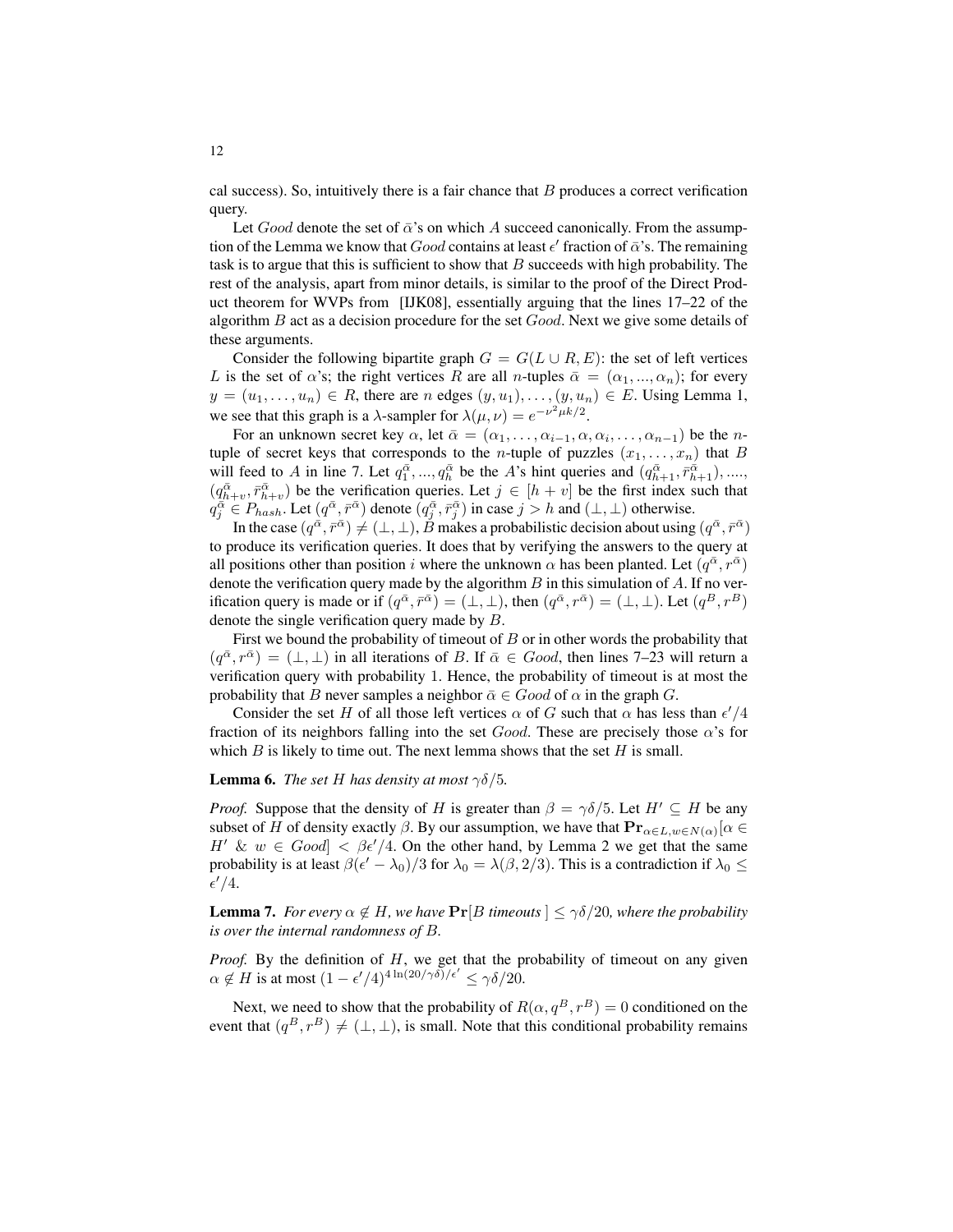the same across all the simulations of  $A$  in lines 4–23. Consider any fixed simulation of A (lines 8–23) such that  $(q^{\bar{\alpha}}, \bar{r}^{\bar{\alpha}}) \neq (\perp, \perp)$ . Let *err* be the number of incorrect answers in  $\bar{r}^{\bar{\alpha}}$  for the query  $q^{\bar{\alpha}}$ . Then if  $err \leq (1 - \gamma)\delta n$ , then lines 7 – 25 of B produces a verification query with probability 1. Otherwise a verification query is produced with probability that decreases exponentially (by a factor of  $\rho$ ) as err increases. For this intuitive sketch of the proof, let us make a simplifying assumption there is an oracle O which tells whether  $\bar{\alpha} \in Good^3$  (in some sense lines 17–22 is an approximation of such an oracle). Given such an oracle, consider the the algorithm  $B^{\mathcal{O}}$ , which is same as B except we replace lines 17–23 with the following line:

If O tells that the hidden  $\bar{\alpha} \in Good$ , then B makes verification query  $(q, r_i)$ 

Intuitively, lines  $17-22$  in B is an approximation of the line above and hence  $\Pr[R(\alpha, q^B, r^B) = 0 | (q^B, r^B) \neq (\perp, \perp)]$  should be close to  $\Pr[R(\alpha, q^{B^{\mathcal{O}}}, r^{B^{\mathcal{O}}}) =$  $0|(q^{B^{\mathcal{O}}},r^{B^{\mathcal{O}}}) \neq (\perp,\perp)|$ . On the other hand, analyzing the conditional probability  $\Pr[R(\alpha, q^{B^{\mathcal{O}}}, r^{B^{\mathcal{O}}})] = 0 | (q^{B^{\mathcal{O}}}, r^{B^{\mathcal{O}}}) \neq (\perp, \perp)]$  is simple and is done by analyzing the following graph: Let  $G'$  be the induced subgraph of  $G$  obtained after removing all vertices in  $R\backslash Good$ . For each edge  $((\alpha_1, \ldots, \alpha_n), \alpha_l)$  of the graph  $G'$ , we color this edge green if the  $l^{th}$  answer in  $\bar{r}^{\bar{\alpha}}$  is correct for the query  $q^{\bar{\alpha}}$ , and we color it red otherwise. Consider the following random experiment  $\mathcal E$  defined on the graph  $G'$ :

"Pick a random  $\alpha \in L$ , and its random incident edge  $e = (\alpha, \bar{\alpha})$  in  $G'$ , for  $\bar{\alpha}$ containing  $\alpha$  in position  $l \in [n]$ . If  $\overline{\alpha} \in Good$ , then output e with probability 1 else output ⊥."

For each  $\alpha$ , we have

 $\mathbf{Pr}[R(\alpha, q^{B^{\mathcal{O}}}, r^{B^{\mathcal{O}}})] = 0 \mid (q^{B^{\mathcal{O}}}, r^{B^{\mathcal{O}}}) \neq (\perp, \perp)] =$  $\Pr[\mathcal{E}]$  outputs red edge incident to  $\alpha \mid \mathcal{E}$  outputs some edge incident to  $\alpha$ , (2)

where the first probability is over internal randomness of  $B^{\mathcal{O}}$ , and the second probability is over the random choices of  $\mathcal E$  for the fixed  $\alpha$  (i.e., over the random choice of an edge  $e$  incident to  $\alpha$ , and the random choice whether  $e$  is output).

From Lemma 3 we get that:

**Pr**[ $\mathcal{E}$  outputs red edge incident to  $\alpha \mid \mathcal{E}$  outputs some edge incident to  $\alpha$ ]  $\leq$ 

$$
\max\left(\frac{\eta}{(1-\nu)(1-\lambda_0/\tau)},\beta\right)
$$

which is at most  $\delta - \gamma \delta/2$  for  $\eta = (1 - \gamma)\delta$ ,  $\beta = \delta/2$ ,  $\nu = \gamma/4$ , and  $\frac{\lambda_0}{\tau} = \frac{\lambda(\delta/2, \gamma/4)}{\epsilon'}$  $\frac{2, \gamma/4)}{\epsilon'} \leq$  $\gamma/4$ .

<sup>&</sup>lt;sup>3</sup> Note that B does not have access to  $\alpha$  and hence does not know  $\bar{\alpha}$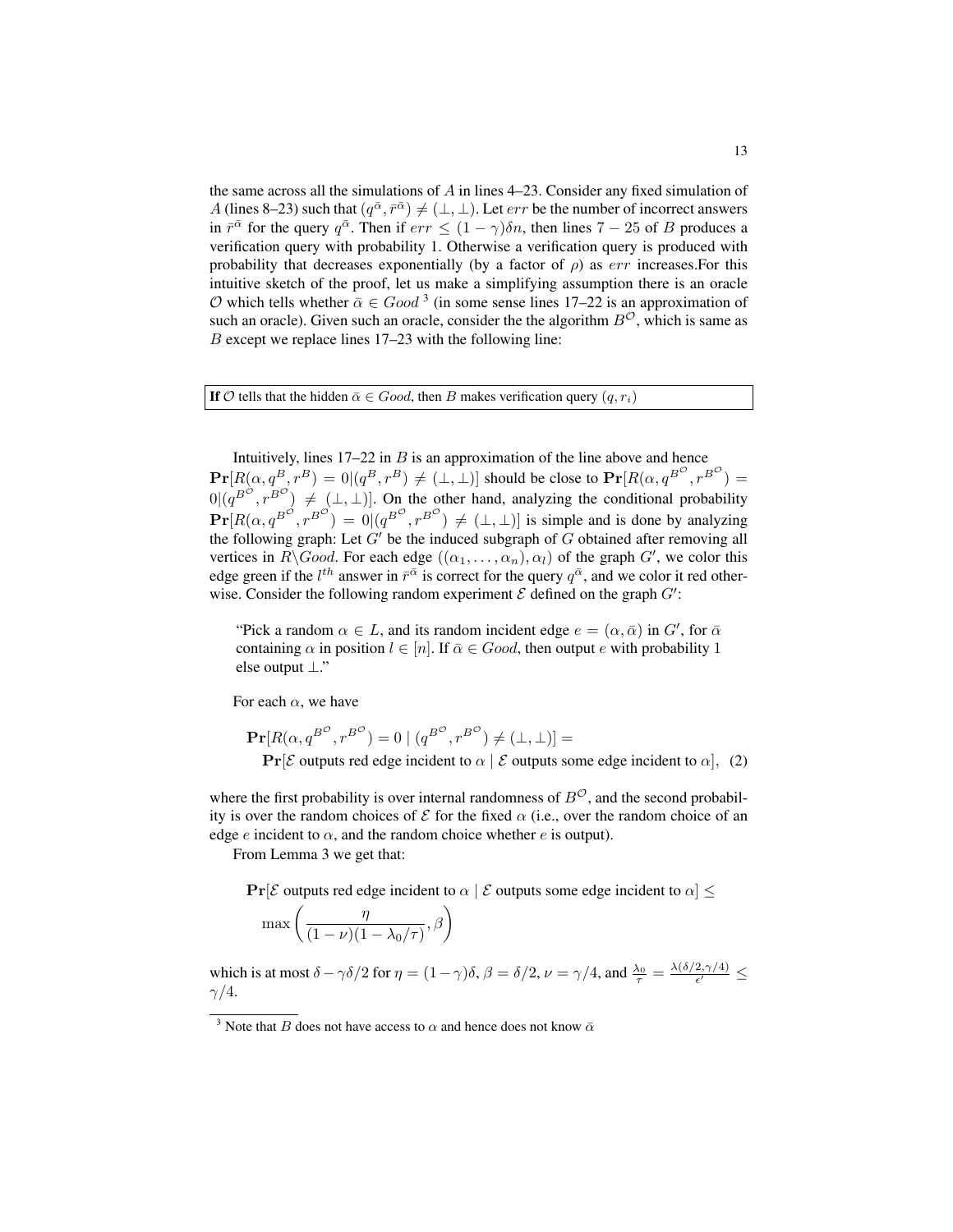Summing up, from Lemma 6 we get that the fraction of  $\alpha$ 's for which B might time out is small. From Lemma 7 we get that for the remaining  $\alpha$ 's, it does not time out with high probability. Furthermore, from the above argument, the conditional probability of failing to produce a correct verification query is small. Hence, the probability that  $B$ fails is small.

# 4 XOR Lemmas for PRGs and PRFs

In this section, we show how to amplify security of pseudorandom (function) generators, using Direct Products (old and new) and the Goldreich-Levin decoding algorithm from Theorem 2.

#### 4.1 Amplifying PRGs

We start with PRGs. Let  $G: \{0,1\}^k \to \{0,1\}^{\ell(k)}$  be a polynomial-time computable generator, stretching *n*-bit seeds to  $\ell(k)$ -bit strings, for  $\ell(k) > k$ , such that G is  $\delta(k)$ *pseudorandom*. That is, for any probabilistic polynomial-time algorithm A, and all sufficiently large k, we have  $|\mathbf{Pr}_s[A(G(s))] = 1] - \mathbf{Pr}_x[A(x) = 1]| \leq \delta(k)$ , where s is chosen uniformly at random from  $\{0,1\}^k$ , and x from  $\{0,1\}^{\ell(k)}$ .

We say that a PRG G is *weak* if it is  $\delta$ -pseudorandom for a constant  $\delta < 1/2$ . We say that a PRG G is *strong* if it is  $\delta(n)$ -pseudorandom for  $\delta(n) < 1/k^c$  for any constant  $c > 0$  (i.e., negligible).

For the rest of this subsection, let  $n > \omega(\log k)$  and let  $n' = 2n$ . We show that any weak PRG  $G_{weak}$  of stretch  $\ell(k) > kn$  can be transformed into a strong PRG  $G_{strong}$  as follows: The seed to  $G_{strong}$  is a *n*-tuple of seeds to  $G_{weak}$ , and the output of  $G_{strong}(s_1, \ldots, s_n)$  is the bit-wise XOR of the n strings  $G_{weak}(s_1), \ldots, G_{weak}(s_n)$ .

**Theorem 5 (Security amplification for PRGs).** *If*  $G_{weak}$  *is a weak PRG with stretch*  $\ell(k) > kn$ , then the generator  $G_{strong}$  defined above is a strong PRG, mapping nk-bit *seeds into*  $\ell(k)$ *-bit strings.* 

*Proof.* Since the proof uses standard techniques, we will only sketch it here. Let  $G_{weak}$ be  $\delta$ -pseudorandom for  $\delta < 1/2$ . The proof is by a sequence of the following steps.

- 1. Use Yao's "pseudorandom implies unpredictable" reduction to argue that, for a random seed s, each output bit  $G_{weak}(s)$  (for  $i \in [\ell(k)]$ ) is computable from the previous bits  $G_{weak}(s)_{1..i-1}$  with probability at most  $1/2 + \delta$ , which is some constant  $\alpha < 1$  since  $\delta < 1/2$  (this is where we need that  $\delta < 1/2$ ).
- 2. Use a Direct-Product lemma (say the one from [GNW95], or the one from the present paper, Theorem 3) to argue that, for each  $i \in [\ell(k)]$ , computing the directproduct  $(G_{weak}(s_1)_i,...,G_{weak}(s_{n'})_i)$  from  $(G_{weak}(s_1)_{1..i-1},...,G_{weak}(s_{n'})_{1..i-1})$ for *independent* random seeds  $s_1, \ldots, s_n$  can't be done better than with probability  $\epsilon \leq e^{-\Omega(n)}$ , which is negligible.
- 3. Use the Goldreich-Levin decoding algorithm from Theorem 2 to argue that, for each  $i \in [\ell(k)]$ , computing the XOR  $G_{weak}(s_1)_i \oplus \cdots \oplus G_{weak}(s_n)_i$ (i.e.,  $G_{strong}(s_1, \ldots, s_n)_i$ ) from the given bit-wise XOR of  $G_{weak}(s_1)_{1..i-1}, \ldots$ ,  $G_{weak}(s_n)_{1..i-1}$  (i.e., from  $G_{strong}(s_1,...,s_n)_{1..i-1}$ ), for independent random seeds  $s_1, \ldots, s_n$ , can't be done better than with probability  $1/2 + \text{poly}(\epsilon n)$ , which is negligibly better that random guessing.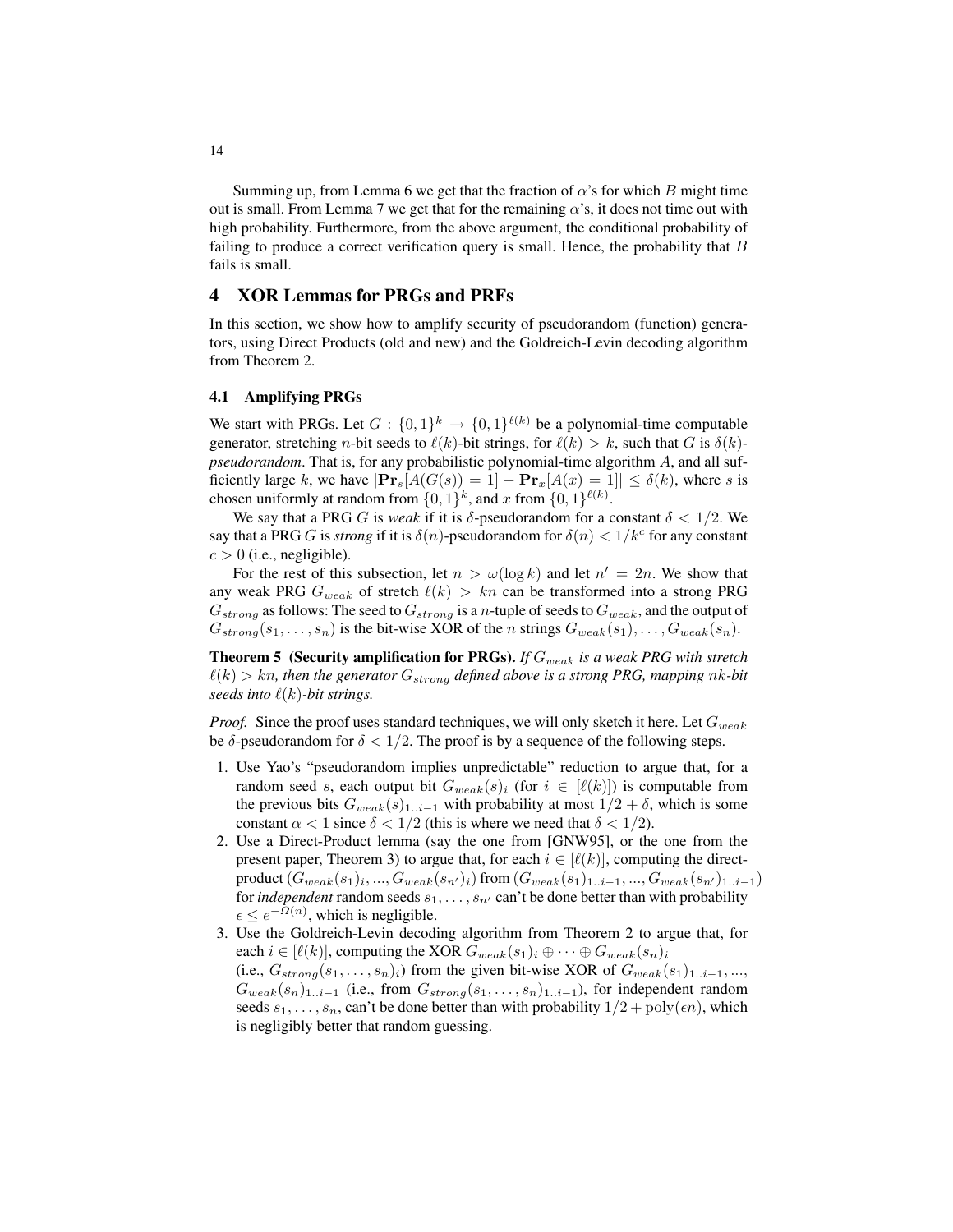4. Finally, using Yao's "unpredictable implies pseudorandom" reduction, conclude that  $G_{strong}$  is  $(\ell(k) \cdot \text{poly}(\epsilon n))$ -pseudorandom, which means that  $G_{strong}$  is  $\delta'(k)$ pseudorandom for negligible  $\delta'(k)$ , as required.

### 4.2 Amplifying PRFs

Here we would like to show similar security amplification for pseudorandom function generators (PRFs).

First we recall the definition of a PRF. Let  $\{f_s\}_{s\in\{0,1\}^*}$  be a function family, where, for each  $s \in \{0,1\}^*$ , we have  $f_s: \{0,1\}^{d(|s|)} \rightarrow \{0,1\}^{r(|s|)}$ . This function family is called *polynomial-time computable* if there is polynomial-time algorithm that on inputs s and  $x \in \{0,1\}^{d(|s|)}$  computes  $f_s(x)$ . It is called  $\delta(k)$ -pseudorandom function family if, for every probabilistic polynomial-time oracle machine  $M$ , and all sufficiently large  $k$ , we have

$$
|\mathbf{Pr}_{s}[M^{f_s}(1^k) = 1] - \mathbf{Pr}_{h_k}[M^{h_k}(1^k) = 1]| \leq \delta(k),
$$

where s is chosen uniformly at random from  $\{0,1\}^k$ , and  $h_k$  is a uniformly random function from  $\{0,1\}^{d(k)}$  to  $\{0,1\}^{r(k)}$ . Finally, we say that a PRF is *weak* if it is  $\delta$ pseudorandom for some constant  $\delta < 1/2$ , and we say a PRF is *strong* if it is  $\delta(k)$ pseudorandom for some  $\delta(k) < 1/k^c$  for any constant  $c > 0$ .

Let  ${f_s}_s$  be a weak PRF. By analogy with the case of PRGs considered above, a natural idea for defining a strong PRF from  $\{f_s\}_s$  is as follows: For some parameter n, take *n* independent seeds  $\bar{s} = (s_1, \ldots, s_n)$ , and define  $g_{\bar{s}}(x)$  to be the bit-wise XOR of the strings  $f_{s_1}(x), \ldots, f_{s_n}(x)$ .

We will argue that the defined function family  $\{g_{\bar{s}}\}_{\bar{s}}$  is a strong PRF. Rather than proving this directly, we find it more convenient to prove this first for the case of weak PRF  $\{f_s\}$  of *Boolean* functions  $f_s$ , and use a simple reduction to get the result for general weak PRFs.

For the rest of this subsection, let  $n > \omega(\log k)$  and let  $n' = 2n$ .

**Theorem 6 (XOR Lemma for Boolean PRFs).** Let  $\{f_s\}$  be a  $\delta$ -pseudorandom Boolean *function family for some constant*  $\delta < 1/2$ *. Let*  $\bar{s} = (s_1, \ldots, s_n)$  *be a n-tuple of k-bit strings. Then, for some constant*  $c_0$  *dependent on*  $\delta$ *, the following function family*  $\{q_{\bar{s}}\}_{\bar{s}}$ *is*  $\epsilon$ -pseudorandom for  $\epsilon \le \text{poly}(k) \cdot e^{-(\delta n)/c_0}$ :

$$
g_{\bar{s}}(x) = f_{s_1}(x) \oplus \cdots \oplus f_{s_n}(x).
$$

*Proof.* The idea is to view  $\{f_s\}$  also as a MAC, which is a special case of a DWVP and hence we have a direct-product result (our Theorem 3). We will argue that if  $g_{\overline{s}}$  is not a strong PRF, then one can break with non-negligible probability the direct product of MACs  $(f_{s_1},..., f_{s_{n'}})$  for independent random seeds  $s_1,..., s_{n'}$ , and hence (by Theorem 3), one can break a single MAC  $f_s$  with probability close to 1. The latter algorithm breaking  $f_s$  as a MAC will also be useful for breaking  $f_s$  as a PRF, with the distinguishing probability  $\delta' > \delta$ , which will contradict the assumed  $\delta$ -pseudorandomness of the PRF  ${f_s}_s$ .

In more detail, suppose that A is a polynomial-time adversary that distinguishes  $g_{\bar{s}}$ from a random function, with a distinguishing probability  $\epsilon > \text{poly}(k) \cdot e^{-\Omega(\delta n)}$ . Using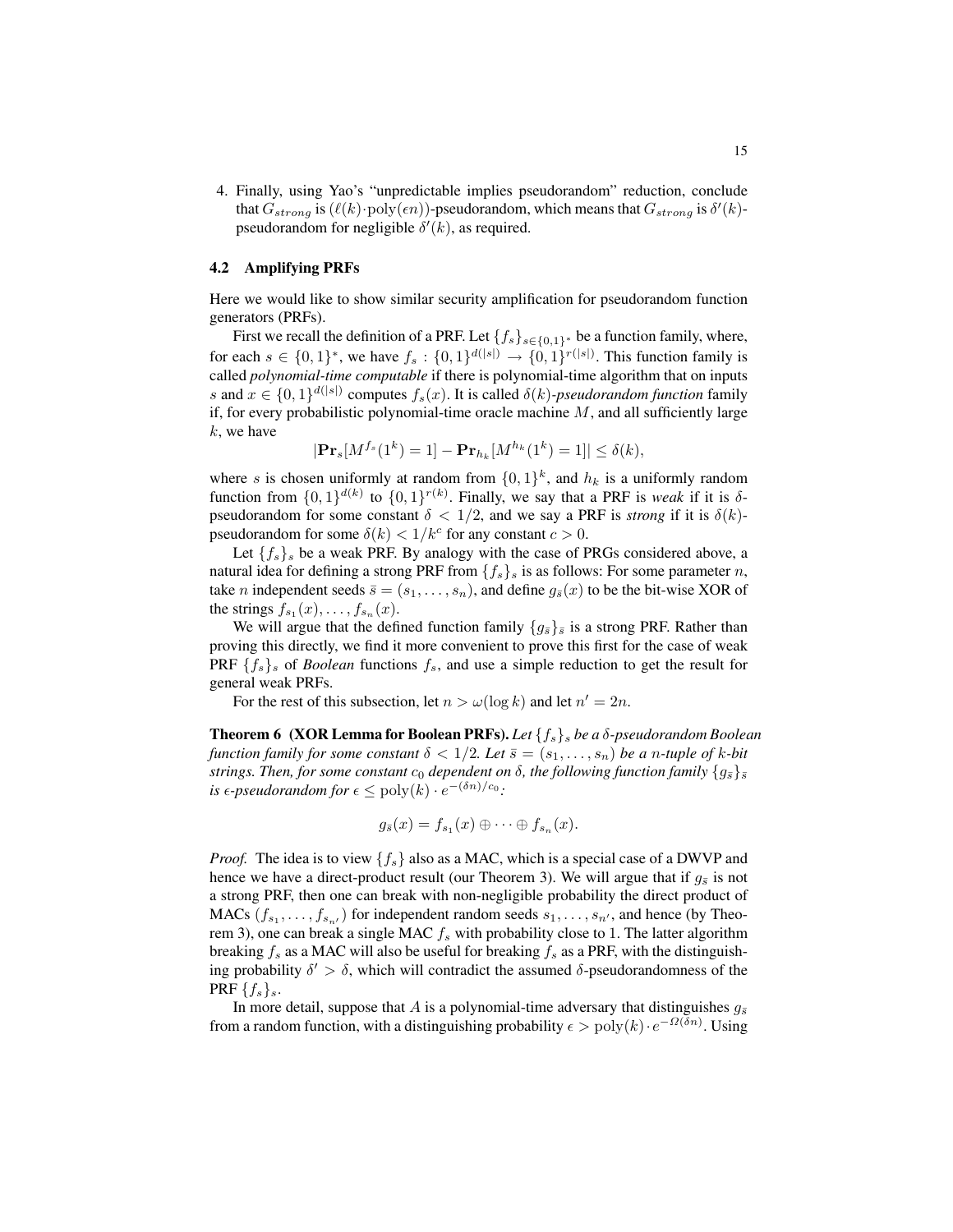a standard hybrid argument, we may assume that the first query  $m$  of  $A$  is decisive. That is, answering this query with  $g_{\bar{s}}(m)$  and all subsequent queries  $m_i$  with  $g_{\bar{s}}(m_i)$ makes A accept with higher probability than answering this query randomly and all subsequent queries  $m_i$  with  $g_{\bar{s}}(m_i)$ . Let  $\delta_1(k) \geq \epsilon/\text{poly}(k)$  be the difference between the two probabilities.

Since  $g_{\overline{s}}$  is a Boolean function, we can use Yao's "distinguisher-to-predictor" reduction [Yao82] to predict  $q_{\bar{s}}(m)$  with probability  $1/2 + \delta_1(n)$  over random *n*-tuples  $\bar{s}$ , and for the same fixed input m (since m is *independent* from the choice of  $\bar{s}$ ).

By a standard argument, we get an algorithm  $A'$  for computing the following inner product

$$
\langle f_{s_1}(m)\dots f_{s_{n'}}(m),z\rangle,
$$
 (3)

for random  $s_1, \ldots, s_{n'}$  and a random  $z \in \{0,1\}^{n'}$ , whose success probability is at least  $1/2 + \delta_2(k) \ge 1/2 + \Omega(\delta_1(k)/\sqrt{n'})$ ; the idea is that a random  $n' = 2n$ -bit string z is balanced with probability  $\Omega(1/\sqrt{n'})$ , in which case we run the predictor for *n*-XOR, and otherwise (for non-balanced  $z$ ) we flip a fair random coin. Next, by averaging, we get that, for at least  $\delta_2(k)/2$  fraction of  $n'$ -tuples  $s_1, \ldots, s_{n'}$ , our algorithm  $A'$  correctly computes the inner product in (3) for at least  $1/2 + \delta_2(k)/2$  fraction of random z's.

Applying the Goldreich-Levin algorithm from Theorem 2 to our algorithm  $A'$ , we get an algorithm  $A''$  that, for each of at least  $\delta_2(k)/2$  fraction of n'-tuples  $s_1, \ldots, s_n$ ', computes  $(f_{s_1}(m),..., f_{s_{n'}}(m))$  with probability at least  $\text{poly}(\delta_2(k))$ . Hence, this algorithm  $A''$  computes  $(f_{s_1}(m), \ldots, f_{s_{n'}}(m))$  for a non-negligible fraction of n'-tuples  $s_1, \ldots, s_{n'}$ .

Next, we view  $A''$  as an algorithm breaking the  $n'$ -wise direct-product of the MAC  $f_s$ , with non-negligible probability. Using Theorem 3, we get from  $A''$  an algorithm B that breaks the single instance of the MAC  $f_s$  with probability at least  $1 - \delta'$  for  $\delta' \leq$  $O((\log(\text{poly}(k)/\delta_2(k)))/n)$ , which can be made less than  $1/2 - \delta$  for  $n > \omega(\log k)$ and sufficiently large constant  $c_0$  in the bound on  $\epsilon$  in the statement of the theorem (this is where we need the assumption that  $\delta < 1/2$ .

Note the algorithm B has  $1-\delta' > 1/2+\delta$  probability over a secret key s to compute a correct message-tag pair  $(msg, tag)$  such that  $f_s(msg) = tag$ . Also note that the algorithm B makes some signing queries  $f_s(q_i) = ?$  for  $q_i \neq msg$ , but no verification queries (other than its final output pair  $(msg, tag)$ ). We can use this algorithm B to distinguish  $\{f_s\}_s$  from random in the obvious way: simulate B to get  $(msg, tag)$  (using the oracle function to answer the signing queries of  $B$ ); query the oracle function on  $msg$ ; if the answer is equal to  $taq$ , then accept, else reject.

Clearly, the described algorithm accepts with probability  $1/2$  on a random oracle, and with probability greater than  $1/2 + \delta$  on a pseudorandom function  $f_s$ . This contradicts the assumption that  $\{f_s\}_s$  is  $\delta$ -pseudorandom.

As a corollary, we get the following.

**Theorem 7** (Security amplification for PRFs). Let  $\{f_s\}$  be a weak PRF. For a pa*rameter*  $n > \omega(\log k)$ *, take n independent seeds*  $\bar{s} = (s_1, \ldots, s_n)$ *, and define*  $g_{\bar{s}}(x)$ to be the bit-wise XOR of the strings  $f_{s_1}(x), \ldots, f_{s_n}(x)$ . The obtained function family  ${g_{\bar{s}}}_{\bar{s}}$  *is a strong PRF.*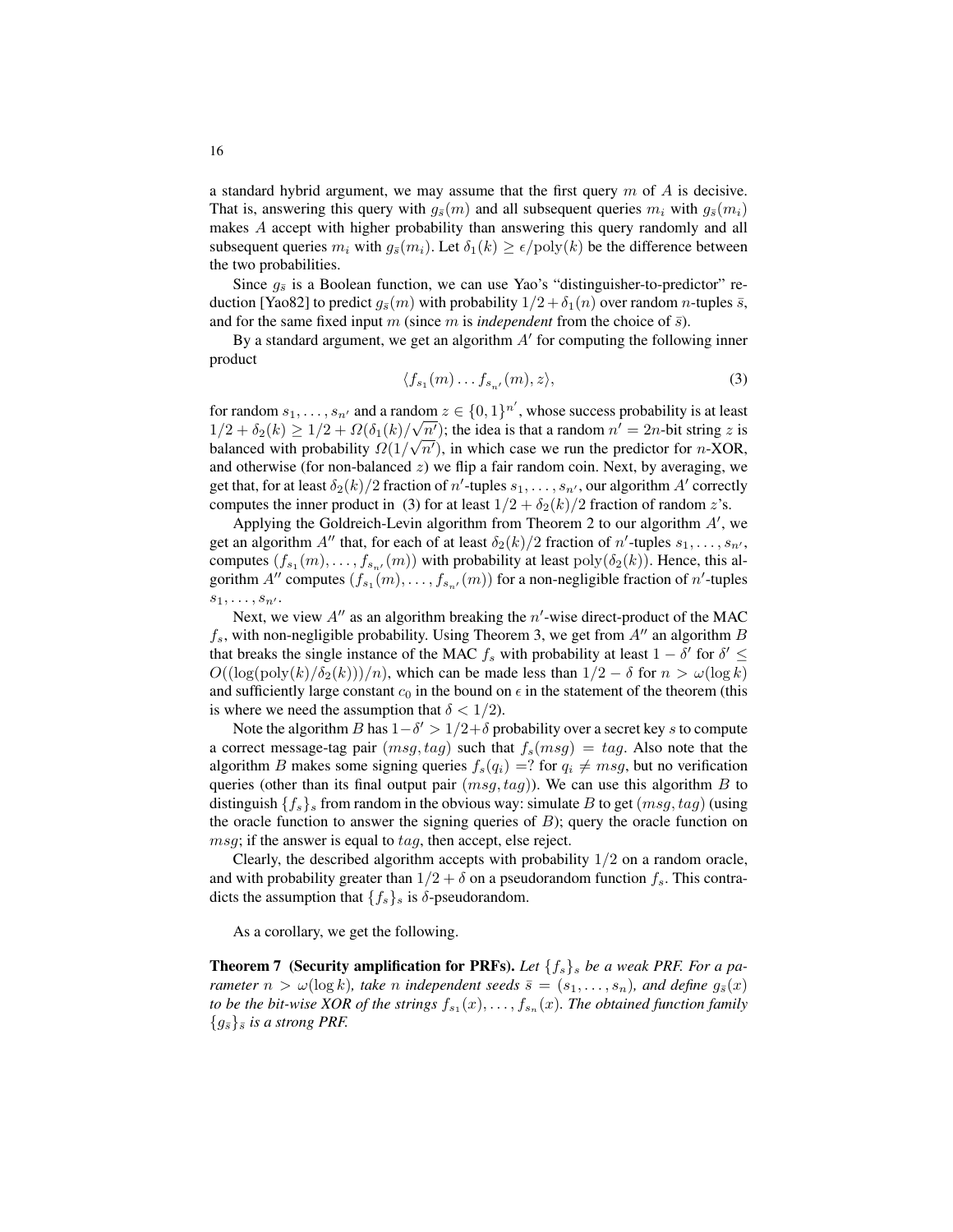*Proof.* Note that given a non-Boolean weak PRF  $\{f_s\}_s$ , we can define a Boolean function family  $\{f'_s\}_s$  where  $f'_s(x,i) = f_s(x)_i$ , i.e.,  $f'_s$  treats its input as an input x to  $f_s$  and an index  $i \in [r(|s|)]$ , and outputs the *i*th bit of  $f_s(x)$ . Clearly, if  $\{f_s\}_s$  is  $\delta$ pseudorandom, then so is  $\{f'_s\}_s$ .

Then we amplify the security of  $\{f'_s\}_s$ , using our XOR Theorem for PRFs (Theorem 6). We obtain a strong PRF  $\{g_{\overline{s}}\}_{\overline{s}}$ , where  $\overline{s} = (s_1, \ldots, s_n)$  and  $g'_{\overline{s}}(x, i) =$  $f'_{s_1}(x,i) \oplus \cdots \oplus f'_{s_n}(x,i).$ 

Finally, we observe that our function  $g_{\bar{s}}(x)$  is the concatenation of the values  $g'_{\bar{s}}(x, i)$ for all  $1 \leq i \leq r(|k|)$ . This function family  $\{g_{\bar{s}}\}_{\bar{s}}$  is still a strong PRF, since we can simulate each oracle access to  $g_{\bar{s}}$  with  $d(|s|)$  oracle calls to  $g'_{\bar{s}}$ .

# 5 Conclusions

We have established security amplification theorems for several interactive cryptographic primitives, including message authentication codes, digital signature and pseudorandom functions. The security amplifications for MACs and SIGs follow the direct product approach and work even for the weak variants of these primitives with imperfect completeness. For  $\delta$ -pseudorandom PRFs, we have shown that the standard XOR lemma works for any  $\delta < \frac{1}{2}$ , which is optimal, complementing the non-standard XOR lemma of [Mye03], which works even for  $\frac{1}{2} \le \delta < 1$ .

Of independent interest, we abstracted away the notion of dynamic weakly verifiable puzzles (DWVPs), which generalize a variety of known primitives, including ordinary WVPs, MACs and SIGs. We have also shown a very strong Chernoff-type security amplification theorem for DWVPs, and used it to establish our security amplification results for MACs, SIGs and PRFs.

*Acknowledgments:* Yevgeniy Dodis was supported in part by NSF Grants 0831299, 0716690, 0515121, 0133806. Part of this work was done while the author was visiting the Center for Research on Computation and Society at Harvard University. Russell Impagliazzo was supported in part NSF Grants 0716790, 0835373, 0832797, and by the Ellentuck Foundation. Ragesh Jaiswal was supported in part by NSF Grant 0716790, and completed part of this work while being at the University of California at San Diego.

## References

- [BIN97] M. Bellare, R. Impagliazzo, and M. Naor. Does parallel repetition lower the error in computationally sound protocols? In *Proceedings of the Thirty-Eighth Annual IEEE Symposium on Foundations of Computer Science*, pages 374–383, 1997.
- [CHS05] R. Canetti, S. Halevi, and M. Steiner. Hardness amplification of weakly verifiable puzzles. In *Theory of Cryptography, Second Theory of Cryptography Conference, TCC 2005*, pages 17–33, 2005.
- [Cor00] J.S. Coron. On the exact security of full domain hash. In *Advances in Cryptology - CRYPTO 2000, Twentieth Annual International Cryptology Conference*, pages 229– 235, 2000.
- [CRS<sup>+</sup>07] R. Canetti, R. Rivest, M. Sudan, L. Trevisan, S. Vadhan, and H. Wee. Amplifying collision resistance: A complexity-theoretic treatment. In *Advances in Cryptology - CRYPTO 2007, Twenty-Seventh Annual International Cryptology Conference*, pages 264–283, 2007.